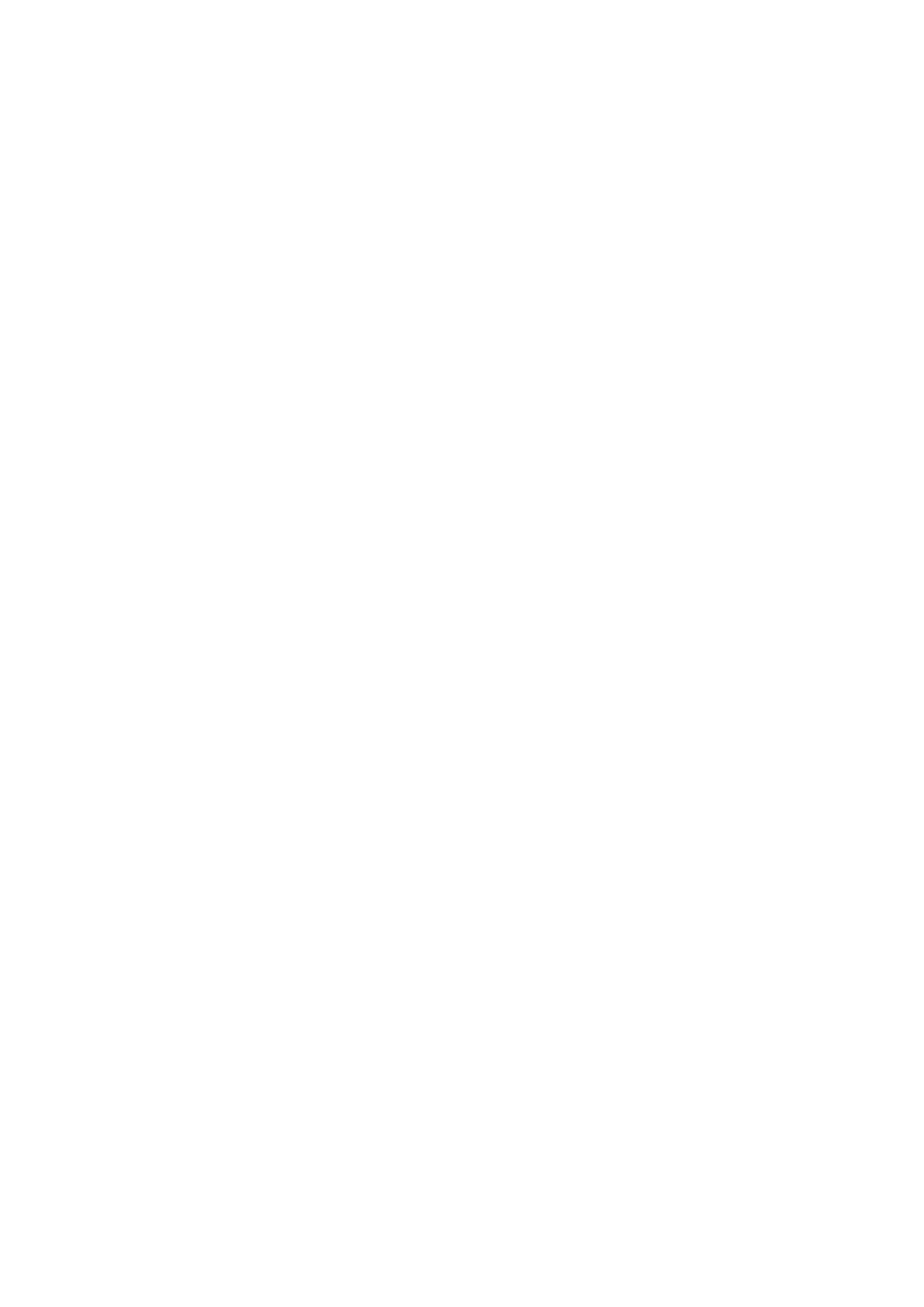### CREDIT PORTFOLIOS AND RISK WEIGHTED ASSETS: ANALYSIS OF EUROPEAN BANKS

- This article analyzes the data on credit exposures and risk weighted assets (RWAs) disclosed by the European Banking Authority as result of the comprehensive assessment of European banks in 2014. We examine the sectoral composition of the credit portfolio and study exposure volumes, RWAs, and RWA densities of different sub-portfolios (corporates, retail, etc.). We find that the IRB (Internal Ratings Based) approach to calculate RWAs is extensively used in exposures to the private sector and that this usage is more intense coinciding with situations in which there is a greater reduction in RWA density with respect to the SA (Standardized Approach), alternative method to calculate RWAs. There is also significant variation across countries in terms of IRB use and savings in terms of RWA density, and therefore in capital requirements. Abstract
- This article presents an analysis of bank credit portfolios and their associated risk weighted assets (RWAs henceforth) for a sample of EU economies: Germany (DE), Spain (ES), France (FR), Italy (IT), the Netherlands (NL), and the United Kingdom (UK). We investigate the sectoral composition of credit portfolios (central banks and public sector, banks, corporate, retail and others), the use of standard (SA henceforth) and internal rating based (IRB henceforth) methodologies to compute RWAs, the density of RWAs (defined as the amount of RWAs over credit exposures) and the relation between RWA density and the method (SA or IRB) used for the computation of RWAs. 1 Introduction

The analysis relies on novel data on credit exposures of European banks as of December 2013 published by the European Banking Authority (EBA henceforth) following the stress test exercise conducted in year 2014 at the European level.<sup>1</sup> The portfolios considered through the different sections of the article include total exposures (sum of domestic and international exposures), with the exception of the analysis of international portfolios in Section 4.

The objective of this article is, first of all, to provide the reader with real figures of the banks' actual calculations of their RWAs and, in addition, offer an empirical perspective, essentially based on the inspection of data, on whether or not there could be a relation between the usage (intensity) of the IRB method and savings in RWAs.

The examination of the EBA dataset reveals significant differences between countries in terms of the distribution of total credit exposure across sub-portfolios, percentage of exposure subject to the IRB approach, and savings in RWAs by the use of the IRB approach instead of the SA method. For the sample of countries under study, we also observe positive correlation between the savings in RWAs that can be achieved by the application of the IRB approach, and the percentage of exposure that falls under this method.

The investigation of the savings in RWAs includes the construction and use of an indicator that measures the *ex-post* realization of the *ex-ante* incentives that banks have to use the IRB approach instead of the SA method. From this metric, we observe that the gap in terms of RWA density between IRB and SA portfolios may be suggesting two alternative conclusions:

<sup>1</sup> The dataset used in this article is public and it can be found at the following link: http://www.eba.europa.eu/riskanalysis-and-data/eu-wide-stress-testing/2014/results.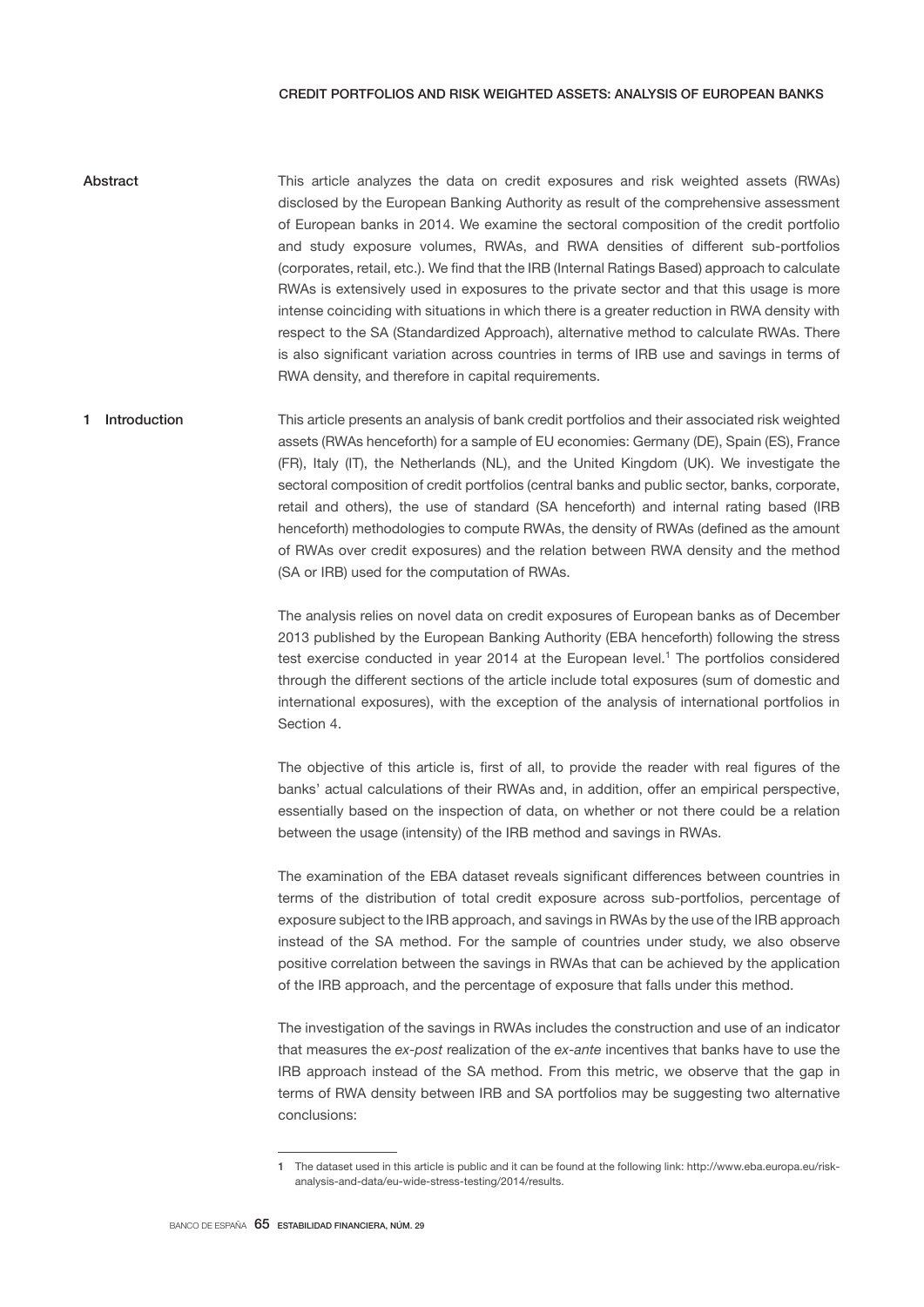The density of RWAs in IRB portfolios is too low. These advanced models offer the possibility of saving RWAs (and therefore reducing capital requirements) to the banks that have effective access to them. Banks, looking for a more adequate risk-related approach to calculate their capital requirements, could have been using, to some extent, the IRB method with the aim of reducing their required capital. On the other hand, it may be the case that the density of RWAs in SA portfolios is not measuring properly the actual risk of those exposures, probably because of its excessive simplicity, which results in inaccurate capital requirements under this method. In that respect, the IRB approach could be considered as the method capable of correcting the measurement deficiencies found in SA portfolios and, as a result, producing more adequate capital requirements, capturing the inherent risk existing in each credit portfolio.

These two opposing conclusions imply, however, that the system for calculation of RWAs in Basel III, which is based on the dichotomy between the SA and IRB approaches, creates dysfunctions in risk-based capital requirements and probably induces incentives for regulatory arbitrage.

Before going any further, it may be worth recalling that Basel II implied a complete rupture with Basel I in terms of how RWAs were calculated. The idea of computing capital requirements to account for the real risk behind credit exposures, was the main reason driving the regulatory reform of Basel II.

Basel II introduced two possibilities for banks to calculate their capital requirements. The first one, called the Standardized Approach (SA), though simple, implied a different vision and measurement of risk with respect to the former regulatory situation. Credit exposures were classified in distinct categories based on the risk of borrowers, either as measured by external ratings, or as determined by the type of exposure. Alternative to the SA, the IRB Approach changed completely the philosophy behind the calculation of the RWAs. This approach relied on the capability of banks to calculate their own credit risk parameters, which plugged into the IRB capital formulae, produced the final capital requirements. Basel II was intended to obtain a more accurate and adequate relation between inherent risk of credit portfolios and required capital derived from them.

The implications of Basel II were not only in terms of risk, but also in terms of development of IT and database systems by private banks, and validation procedures by supervisors. The latter were required to adapt their methods and procedures to validate the approaches used by banks to calculate their RWAs.

After the recent financial crisis, bank capital regulation has been thoroughly revised, leading into the new Basel III framework. This reform has increased the amount and quality of eligible capital elements, with the aim of reinforcing banks' capital structure. In addition, further capital buffers are also required (capital conservation buffer, counter-cyclical capital buffer, etc.). However, Basel III did not include substantial changes in the computation of RWAs defined in Basel II.

Consequently, the measurement of credit risk, in particular, the computation of RWAs, is still a relevant factor of the bank capital framework, and its analysis of great importance. In this regard, other regulatory authorities have conducted studies of the implementation of the IRB method and the characteristics of RWAs. The Basel Committee in BCBS (2013) analyzes in a top-down framework the impact of RWA computation method and portfolio composition. They find that methodological choices have an impact on RWA density,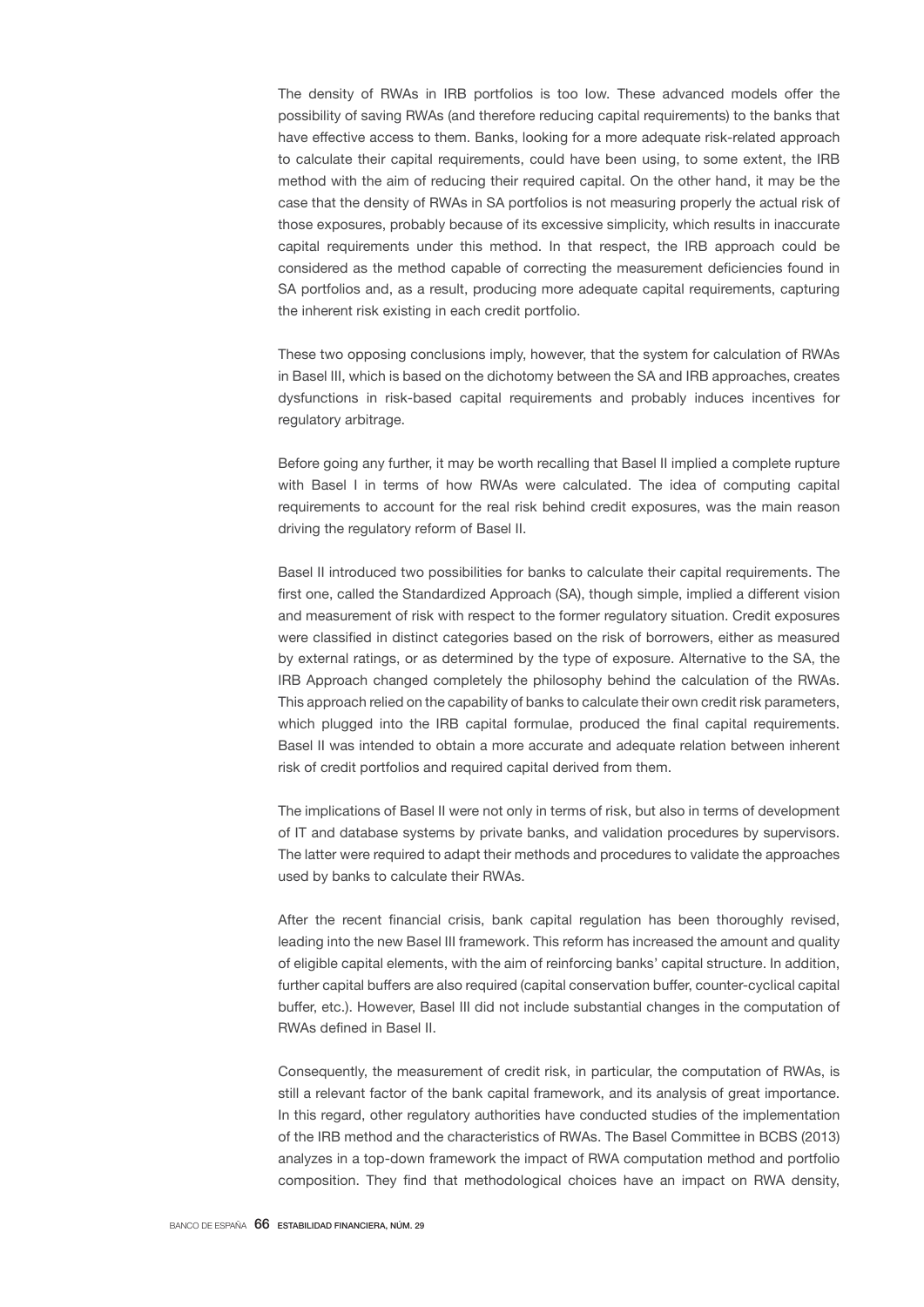which is not driven exclusively by fundamental risk factors. Additionally, this study of the Basel Committee also considers a hypothetical portfolio exercise (HPE) in which banks are required to compute RWAs for a portfolio with known characteristics by the regulator. This HPE is an eminently bottom-up exercise. The Financial Supervisory Authority (FSA) in the UK also conducted HPE exercises in 2007 and 2009, as documented in FSA (2010), showing that different banks appraised differently the credit risk of the same given portfolio with characteristics controlled by the regulator.

EBA also conducted an analysis of the consistency of RWAs after the stress test of 2011. In EBA (2013a), a top-down analysis of RWAs and expected losses is conducted for the banking book, with higher emphasis on exposures under the IRB method. The study of EBA aims to relate individual bank differences in terms of RWA density to different factors including RWA computation method. EBA finds that fundamental risk factors are an important driver of RWAs, but that other factors are also relevant. EBA (2013b and 2013c) present complementary analysis for large exposures portfolios, SMEs and mortgages. Additional descriptive studies from regulatory authorities include Le Leslé and Avramova (2012) and Ledo (2011), which carry out international comparisons of RWAs across different countries. Arroyo *et al.* (2012) comment on the limits of the comparison of RWAs across banks and jurisdictions. The new dataset provided by the EBA makes possible to perform an updated analysis with a high level of granularity and a more homogenous dataset.

To the best of our knowledge, the academic literature studying the effect of RWA computation methods on RWA density is relatively scarce. Bruno *et al.* (2015), Mariathasan and Merrouche (2014) and Beltratti and Paladino (2013) analyze the relation of RWA density and use of IRB with bank level variables. These articles generally rely on panel data constructed partially from Pillar 3 reports, and face some limitations in terms of break-down of credit exposures. Behn *et al.* (2014) analyze data on German firms and provides an interesting example of the use of micro data at the loan level to control for fundamental risk and isolate the effect of the method used for RWA computation.

Going back to our analysis based on the EBA data, we find several stylized facts regarding RWAs and the use of the IRB method. For Spanish banks in the sample, compared with banks in other countries, it can be said that their credit portfolios are characterized by: I) a high relative weight of the retail portfolio (40.9% of the total portfolio in Spain compared to 31.2% in the entire sample of countries); II) a lower use of the IRB approach (42% of the credit exposure in Spain is subject to the IRB approach compared with 62% for the total sample); III) and significant savings in RWAs calculated under the IRB approach instead of the SA method, although lower than the savings obtained by banks in other sample countries. Compared with the RWAs resulting from the application of the SA, the use of the IRB method in Spain produces reductions in RWA density of 16% and 43% for the total and the private sector portfolios respectively, whereas the application of the IRB method in the total sample of countries is associated with relative reductions in RWA density of 23% and 52% in these same portfolios. Netherlands, the United Kingdom and France present all significant savings in regulatory capital associated with the use of the IRB approach, compared with the capital requirements calculated with the SA method. These countries also display high actual effective use of this method in the private sector portfolio.

The analysis of the exposures abroad of the banks in our sample provides results comparable to those obtained with data on total exposures. The majority of international exposures is also subject to the IRB approach, and there is a relation between the use of the IRB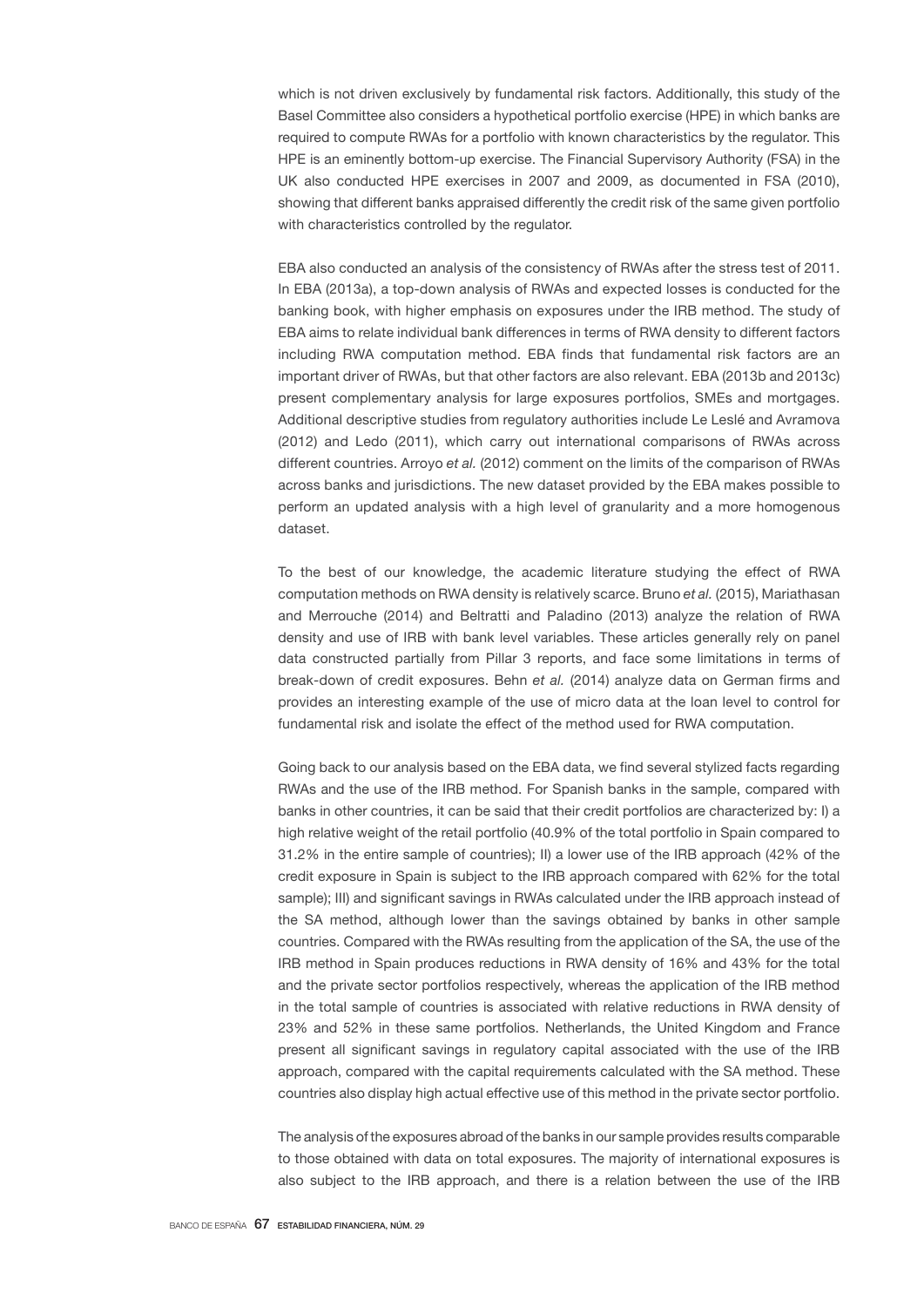approach and lower RWA density associated with this method. Western Europe and USA concentrate the majority of the international exposure portfolios; though some countries are exposed to other geographies, e. g., Spanish banks hold significant exposures to Latin America and UK banks have a sizeable presence in Asia Pacific. Exposures in developed economies are more likely to be subject to the IRB approach than exposures in emerging economies such as China or Latin America.

The structure of the rest of the article is as follows. Section 2 analyzes the composition of credit portfolios by sector and method of calculation of RWAs. Section 3 presents a detailed analysis of exposures, the use of IRB and SA computation methods for RWAs and RWA density for different sectoral portfolios. Section 4 analyzes the main international exposures of the banks in the sample. Section 5 introduces policy discussion based on the analysis of the correlation of the use of the IRB approach and the savings in RWA density associated with this methodology. Section 6 gathers concluding remarks.

In this section, we firstly identify the weights of the different portfolios analyzed over total credit exposures. The examined portfolios include: Central Banks and Central Governments, Banks, Corporates and Retail. Additionally, there is an others category that includes exposures to equity instruments, securitizations and other assets that are not debt obligations. 2 Composition of Credit Portfolios 2.1 SECTORAL COMPOSITION

> In Chart 1 and in the rest of charts in this section, a bar is shown for each country, presenting the relative weights of different portfolios over total exposure in that country. Additionally, we also present a bar for the total sample portfolio, which is obtained as the sum of the portfolios of the different countries that form the sample.

> Chart 1 shows that the retail and corporate portfolios represent the highest portions of credit exposure in the total sample. The relative weights of these two portfolios are practically identical (approx. 30%) and represent jointly over 60% of the total credit exposure. For Spain, the retail portfolio accounts for 41% of total exposure, above the weight observed in the rest of countries. The corporate portfolio in Spain represents only 24% of the total exposure, which is the lowest weight for the countries considered. For Germany, it is noteworthy that the exposures to the public sector and banks represent almost 50% of the total credit portfolio.

### COMPOSITION OF THE TOTAL CREDIT PORTFOLIO BY COUNTRY December 2013

### CHART 1



SOURCE: European Banking Authority.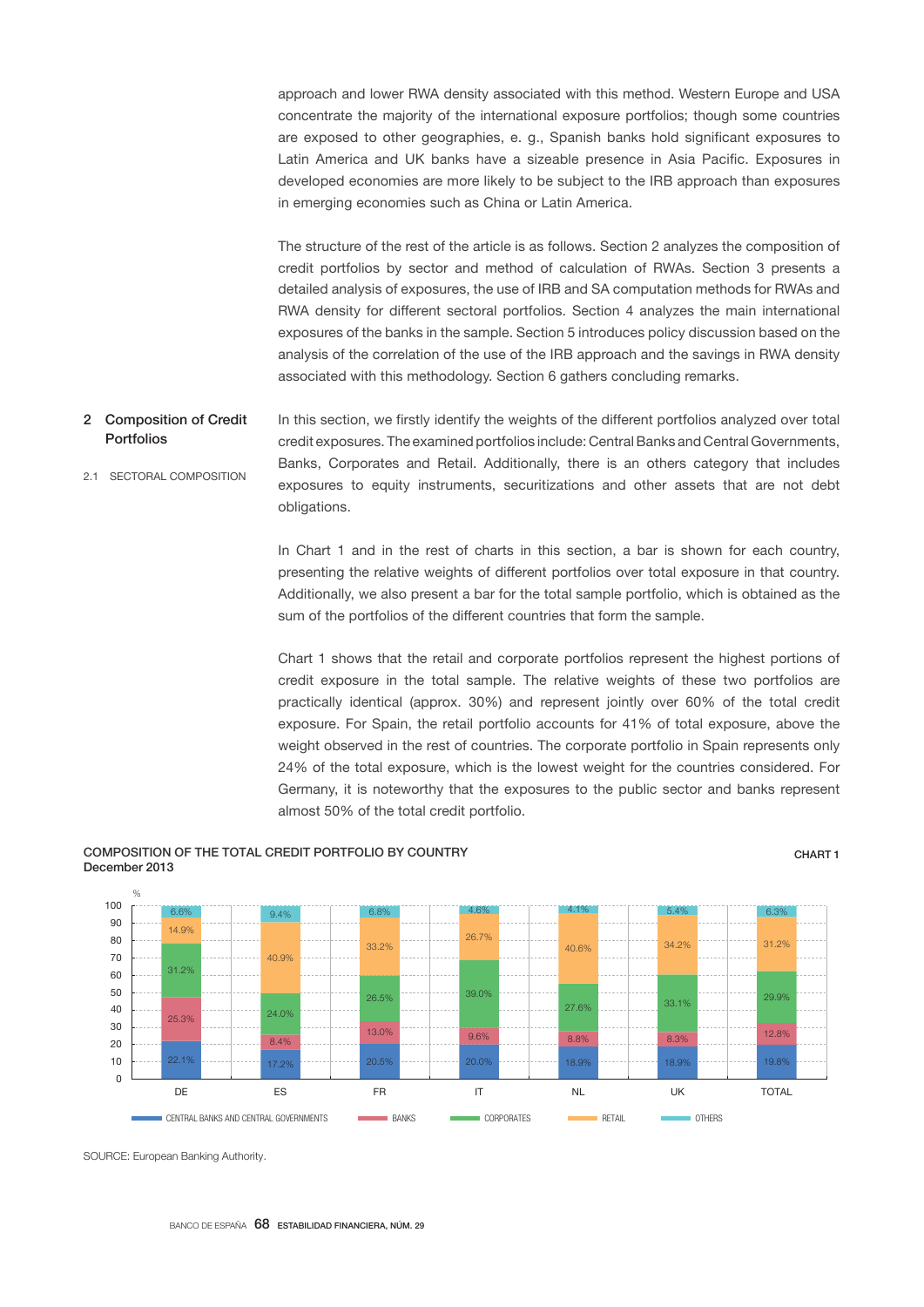COMPOSITION OF THE CORPORATE CREDIT PORTFOLIO BY COUNTRY December 2013



SOURCE: European Banking Authority.

Chart 2 shows the composition of the corporate portfolio, distinguishing between specialized lending, SMEs, and other corporates. Globally, the weights of exposures to specialized lending (11.9%) and SMEs (19.7%) are significantly lower than the weight of the exposure to other corporates (68.4%). The proportions of the corporate sub-portfolios in Spain are similar to those found in the total sample, but with a higher relative weight of the SME portfolio (29.8%). Germany (11.9%) and the UK (7.5%) have the lowest weights for the SME portfolio.

Chart 3 presents a breakdown of the retail portfolio into the following sub-portfolios: credit to SMEs secured with real estate property, credit excluding SMEs secured with real estate property (basically, mortgages to individuals), qualifying revolving, and other retail (both to SMEs and to individuals). We observe that, for the entire sample of countries, 64.3% of the retail portfolio is formed by credit to individuals secured with real estate property. In Spain, this percentage reaches 70.5%, surpassed only by the Netherlands (84.1%) and the UK (74%). France (50.8%) and Italy (47.6%) are the countries where the retail portfolio is more weakly connected to the portfolio of individuals secured by real estate property.



### COMPOSITION OF THE RETAIL CREDIT PORTFOLIO BY COUNTRY December 2013

SOURCE: European Banking Authority.

CHART 3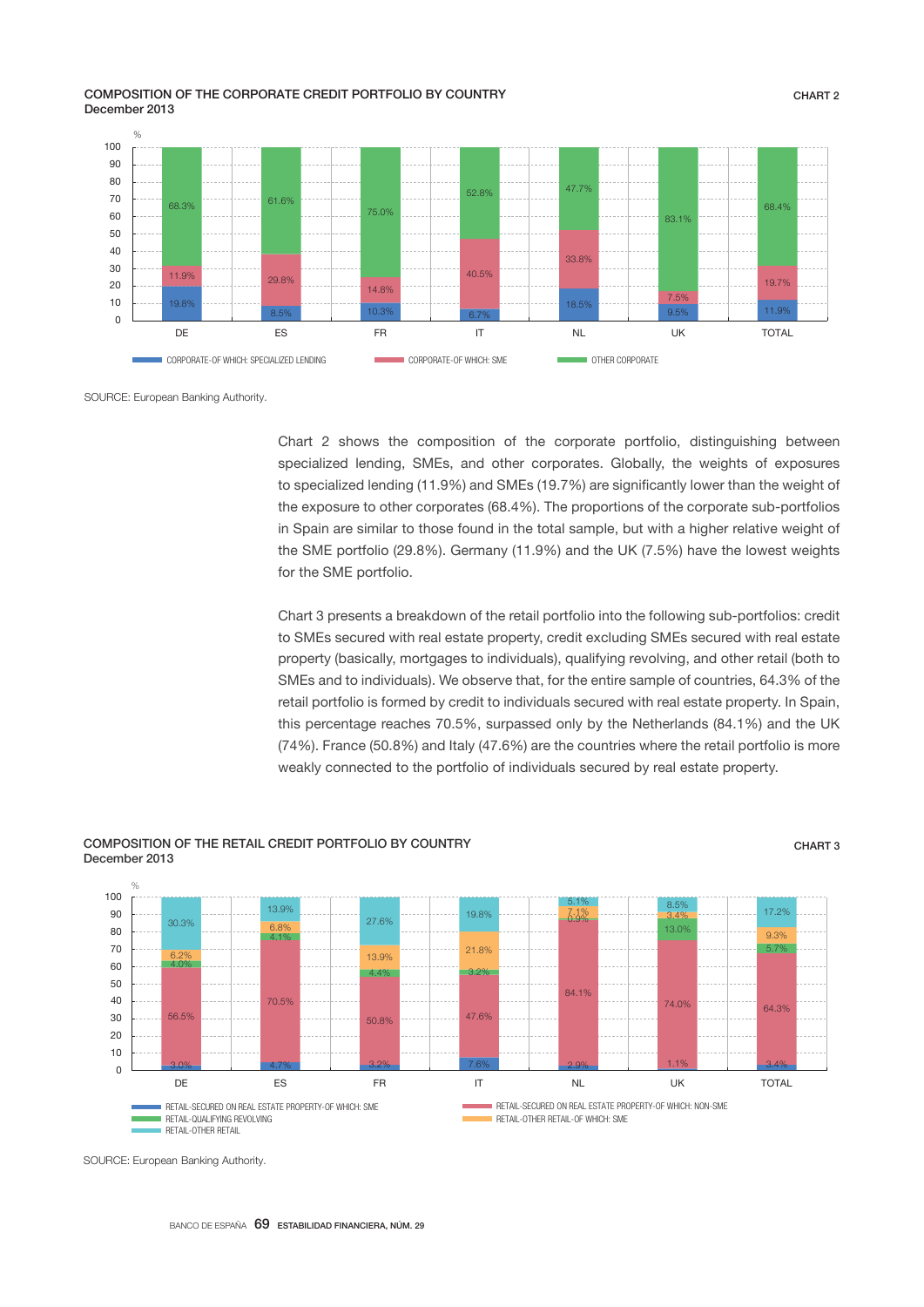2.2 CALCULATION METHODS FOR RWAs

We classify credit exposures in this section according to the method used to calculate RWAs. Chart 4 presents the breakdown of the total credit portfolio into exposures subject to the SA and IRB methods. The percentage figures in the upper part of Chart 4 indicate the RWA density over total exposure, whereas the percentage figures within each bar indicate the fraction of the exposure that is classified either as IRB, or as SA.

RWA density over total exposure is 36% for the total sample of countries and 44% for the case of Spain. None of the countries incorporated into the analysis has a density greater than that of Spain. For the total sample, 62% of credit exposures use the IRB approach for calculating RWAs, while this percentage drops to 42% in the case of Spain. The Netherlands is the country for which its banks have the highest percentage of exposure subject to the IRB approach (84%).

As shown in Chart 4, Spain is, with approximately 3,000€ billion, the fourth country by exposure size after France, the United Kingdom and Germany, but still ahead of Italy and the Netherlands. This observed distribution is partly due to the fact that the data for each country do not include its entire banking system, but only those banks that fall under the direct supervision of the SSM. The rightmost column provides the amount of exposure for the total sample (approx. 20,000€ billion), with the corresponding scale on the right axis.

Chart 5 separates total credit exposures as a function of the method used to compute RWAs, SA or IRB. This chart provides for each type of exposure in each country the volume of RWAs in a blue bar (scale on the left axis) and the excess of credit exposure over RWAs in a pink bar. The total height of the bar that results from piling up the bars of RWAs and the excess of credit exposures over RWAs informs thus of the size of the total credit exposure. The percentage within each bar indicates the density of RWAs. This same information is provided for the aggregate of the total sample (scale on the right axis).

In the total sample, the RWAs of the exposures subject to the SA approach reached a volume of 3,300€ billion out of a total exposure of 7,900€ billion, implying a RWA density of 43%. Exposures subject to the IRB approach reached 13,000€ billion, with RWAs of 4,200€ billion, and therefore with a density of 33% (a difference of ten percentage points



### EXPOSURE AMOUNTS, DISTRIBUTION BY IRB AND SA APPROACHES, RWA DENSITY. TOTAL CREDIT PORTFOLIO December 2013 CHART 4

SOURCE: European Banking Authority.

BANCO DE ESPAÑA 70 ESTABILIDAD FINANCIERA, NÚM. 29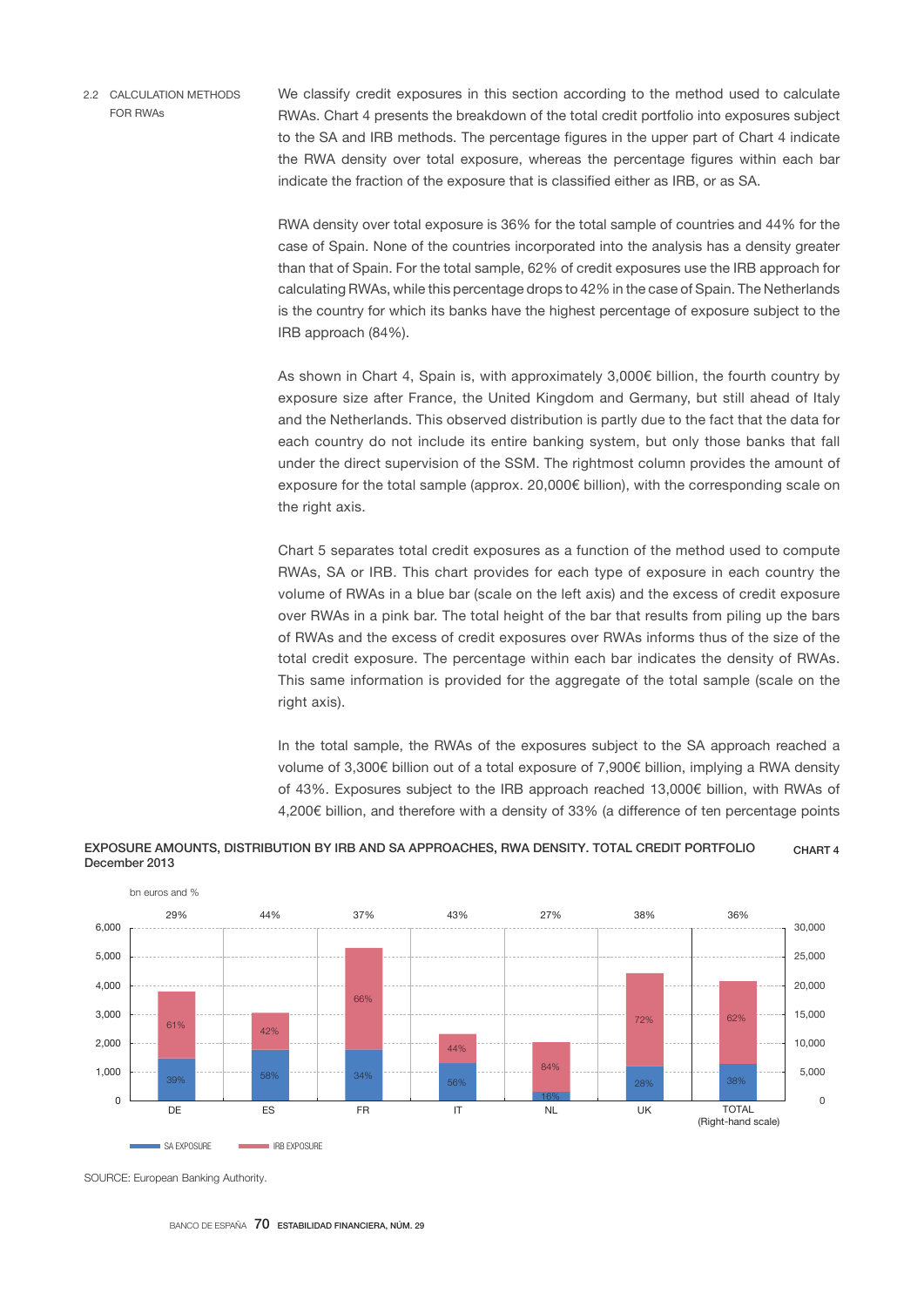



SOURCE: European Banking Authority.

with respect to the SA exposures). For Spain, the RWA density is higher than that observed for the total sample, with values of 47% and 39% for the SA and IRB exposures. For Germany, the RWA density observed in exposures subject to the IRB approach (31%) is greater than that of exposures under the SA approach (26%). The result in the German case is driven by the exposures to central banks, central government and banks, as shown in more detail in Section 3.

- This section presents details of the distribution of exposures and RWAs by country for the various portfolios considered. In each subsection, a portfolio is analyzed and two figures are presented. The first figure shows, for the individual countries and the total sample, total RWAs, the excess of total credit exposure over total RWAs and the corresponding RWA density. The second figure includes this same information, with disaggregation according to the method used to calculate the RWAs, SA or IRB. Each figure shows a bar by country and, when applying, the approach used to calculate RWAs. Within each bar, we distinguish by color RWAs (blue bar) and the excess of credit exposure over RWAs (pink bar), and the corresponding RWA density is also indicated as a percentage number. The total height of each bar denotes the size of the total credit exposure. As in previous figures, an additional bar is included with the data for the aggregate of all countries, which is referenced to the right axis. 3 Portfolio Analysis
- The portfolio of central banks and central governments presents a RWA density over total exposure of 6% for the total sample and 7% for the case of Spain, as shown in Chart 6.1. The exposure volumes for this portfolio in the total sample and in Spain amount, respectively, to approximately 4,100€ billion and 500€ billion. 3.1 CENTRAL BANKS AND CENTRAL GOVERNMENTS

RWA densities for exposures under the SA and IRB approaches are respectively 5% and 7% in the total sample (Chart 6.2). In the case of Spain, the RWA density of SA exposures is 7%, slightly higher than in the total sample, and the RWA density of IRB exposures is 25%, which is the highest value in the whole sample. In Spain, the volume of IRB exposures in the portfolio of central banks and central governments is minimal, which makes less relevant this high RWA density. For the entire sample, the SA approach is also predominant, with approximately 2,400€ billion in SA exposures and only 1,700€ billion in IRB exposures.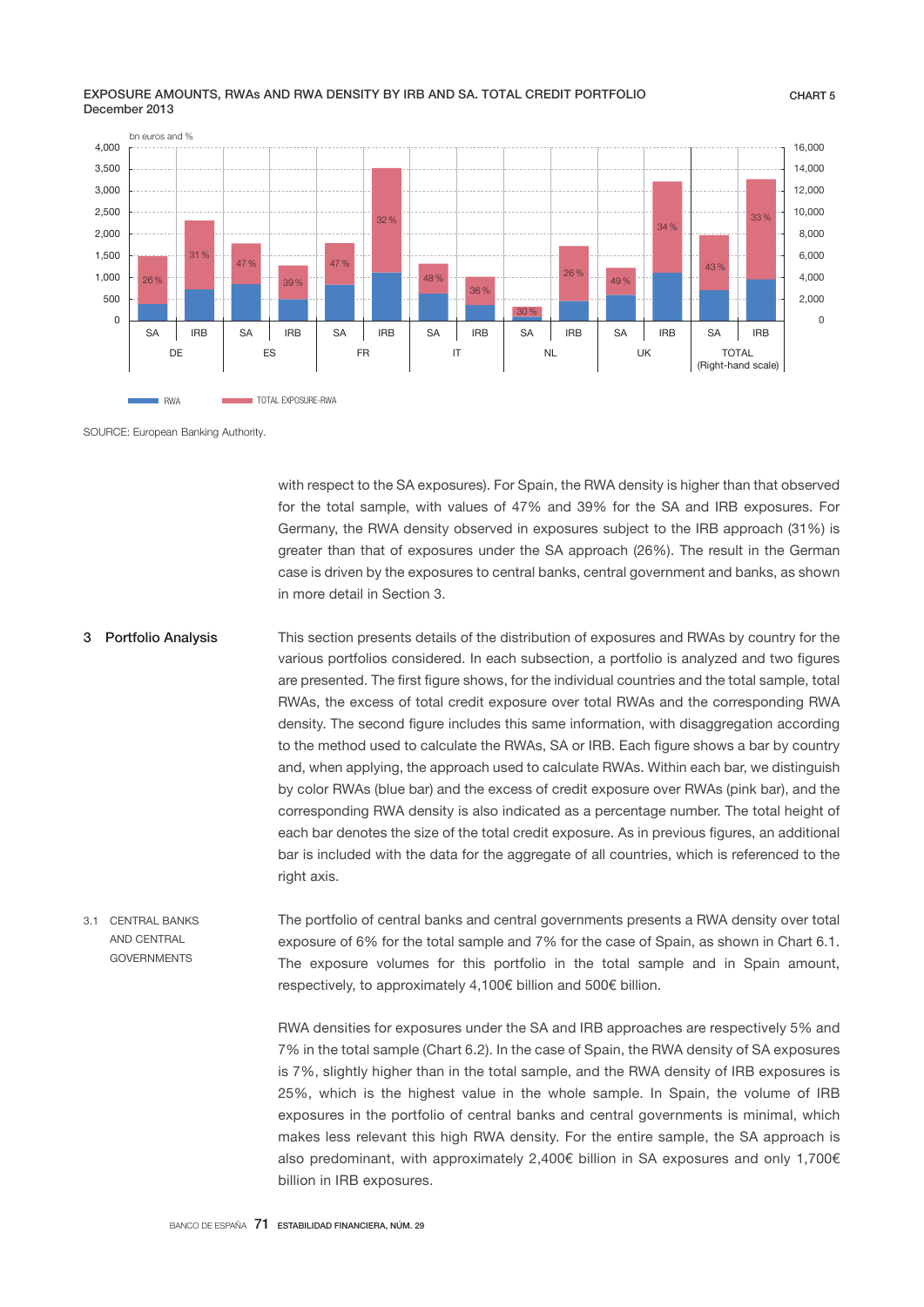## CENTRAL BANKS AND CENTRAL GOVERNMENTS PORTFOLIO **CHART 6** CHART 6

1 EXPOSURE AMOUNTS, RWAs AND RWA DENSITY



2 EXPOSURE AMOUNTS, RWAs AND RWA DENSITY BY IRB AND SA December 2013



SOURCE: European Banking Authority.

3. 2 BANKS

The bank portfolio has a RWA density of 20% for the total sample and 23% in the case of Spain (Chart 7.1), only second to the Netherlands (26%) and Italy (36%). The exposure volume in this portfolio is approximately 2,700€ billion for the total sample and 260€ billion for Spain.

Distinguishing between standard and IRB exposures, the RWA density in the total sample is 18% for the former and 23% for the latter (Chart 7.2), with similar volumes of around 1,400€ billion for both types of exposure. In the case of Spain, RWA densities are similar under both methods: 23% in SA and 22% in IRB. The exposure volumes that fall under each method are also quite similar and close to 100€ billion.

### BANK PORTFOLIO CHART 7

ember 2013

1 EXPOSURE AMOUNTS, RWAs AND RWA DENSITY

#### 15% วจ 19% 36% 26% 23%  $200$  $\overline{0}$ 500 1,000 1,500 2,000 2,500 3,000  $\overline{0}$ 200 400 600 800 1,000 1,200 DE ES FR IT NL UK bn euros and % TOTAL (Right-hand scale)

2 EXPOSURE AMOUNTS, RWAs AND RWA DENSITY BY IRB AND SA December 2013



SOURCE: European Banking Authority.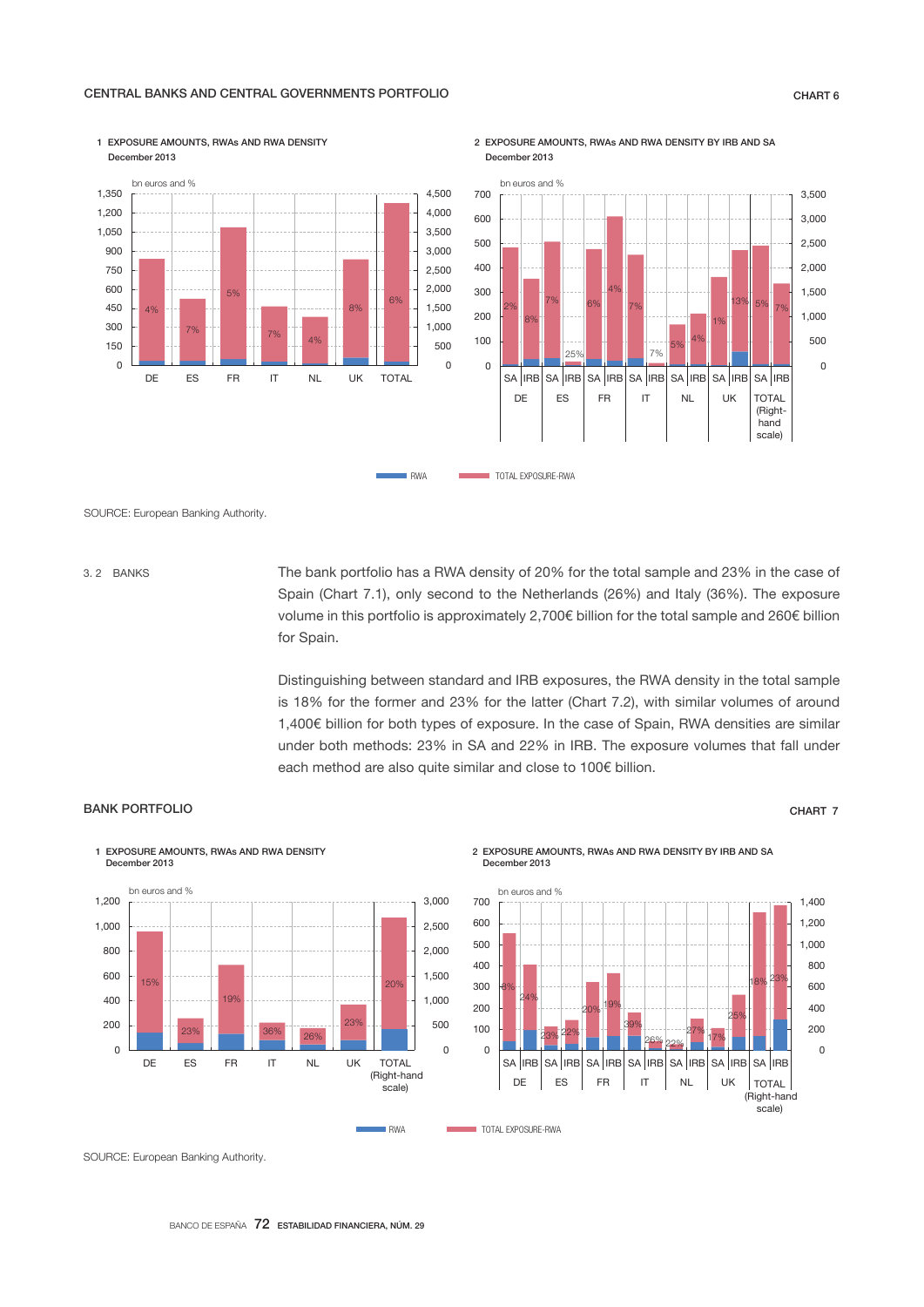### CORPORATE PORTFOLIO CHART 8

ember 2013

1 EXPOSURE AMOUNTS, RWAs AND RWA DENSITY

#### 50% 67% 59%  $61'$ 16% 62% 0 1,000 2,000 3,000 4,000 5,000 6,000 7,000 8,000 0 200 400 600 800 1,000 1,200 1,400 1,600 DE ES FR IT NL UK bn euros and % TOTAL (Right-hand scale) 58%





SOURCE: European Banking Authority.

3.3 CORPORATE PORTFOLIO

The corporate portfolio has a RWA density of 58% in the total sample, while RWA density in this portfolio reaches 67% in the case of Spain (Chart 8.1). The exposure volume in the total sample is slightly above 6,000€ billion, whereas Spanish banks have an exposure volume of 730€ billion. As shown in Section 2, the corporate portfolio can be divided into sub-portfolios: SME, specialized lending and other corporate. The latter sub-portfolio presents an exposure volume above 4,200€ billion and it represents the greatest portion of the corporate portfolio.

Examining the method used for computation of RWAs, the volume of exposure under the IRB approach in the total sample (approx. 4,600€ billion) is higher than that under the SA approach (approx. 1,700€ billion), showing that advanced models are widely used for this type of exposures. RWA density for the total sample reaches 48% for IRB exposures and 84% for SA exposures (Chart 8.2). The observed average RWA densities in Spain are similar to those of the total sample and take values of 56% for IRB exposures and 82% for SA exposures. The exposure volumes (approx. 400€ billion) under each method are relatively close in Spain, unlike in the rest of countries, where the predominance of the IRB method is clear (Chart 8.2).

In the total sample, the RWA density for the retail portfolio is 30%. With 1,200€ billion, Spain is among the countries with the highest credit volume concentrated in this portfolio, just behind France and the United Kingdom (Chart 9.1). RWA density is 36% for retail exposures in Spain, higher than that observed for the total sample. Credit exposures secured on real estate property (approx. 4,500€ billion in the total sample) dominate the retail portfolio and they are analyzed separately in the following section. 3.4 RETAIL PORTFOLIO

> Breaking down the total exposure volume by the type of computation method for RWAs, exposures under the IRB approach (approx. 5,000€ billion) more than double the exposure volume under the SA approach (approx. 1,600€ billion). RWA density in the total sample is 21% for exposures under the IRB approach and 55% for exposures under the SA approach. In Spain, the volumes of SA and IRB exposures are closer (approx. 600€ billion), but differences remain in terms of RWA densities: 51% for SA exposures and 23% for exposures under the IRB approach.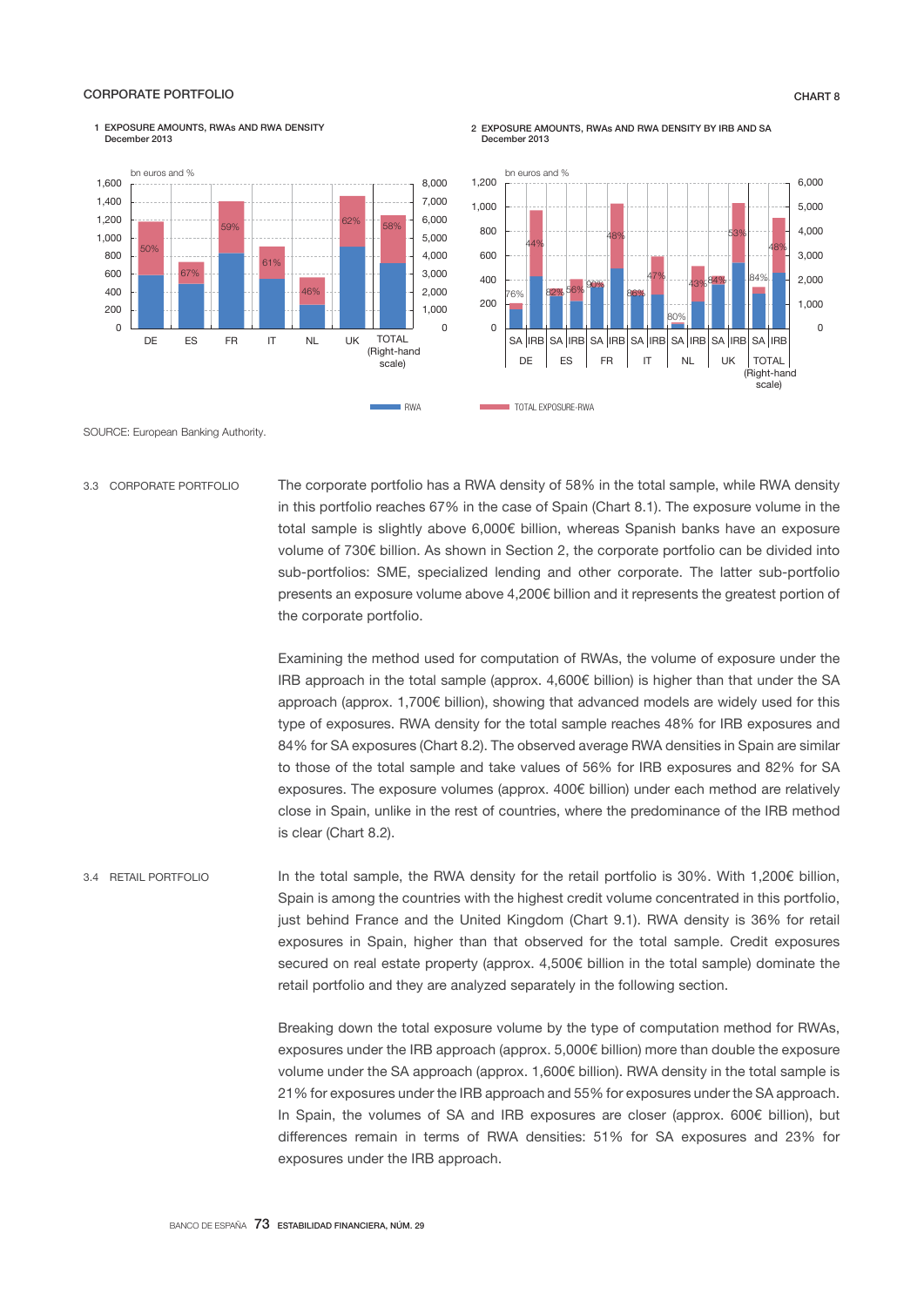### RETAIL PORTFOLIO CHART 9

December 2013

1 EXPOSURE AMOUNTS, RWAs AND RWA DENSITY

#### 31% 36% 27% 35% 19%  $31<sup>°</sup>$  $\Omega$ 1,000 2,000 3,000 4,000 5,000 6,000 7,000  $\Omega$ 300 600  $900$ 1,200 1,500 1,800 2,100 DE ES FR IT NL UK bn euros and % TOTAL (Right-hand scale)





SOURCE: European Banking Authority.

3.5 RETAIL EXPOSURES SECURED ON REAL ESTATE PROPERTY

For retail exposures secured on real estate property, we observe a RWA density of 22% in the total sample (Chart 10.1). Spain is among the countries with the highest amount of exposure in this portfolio with nearly 1,000€ billion, which is only below the volume observed for France and the UK. The average RWA density is 27% in Spain, above the RWA density in the total sample. Most of the retail portfolio secured on real estate property originates from exposures to individuals through home mortgages (approx. 4,200€ billion) rather than SMEs (approx. 200€ billion).

Chart 10.2 shows that the volume of exposure under the IRB approach in the total sample (approx. 3,500€ billion) is far higher than the volume of exposure under the SA approach (less than 1,000€ billion). For the total sample, RWAs density is only 17% in exposures under the IRB approach and 42% in exposures under the SA approach. In Spain, the volumes of SA exposures (approx. 400€ billion) and IRB exposures (approx. 600€ billion) are different, although the relative distance is less than that observed in the total sample. For the Spanish case, the RWA density under the SA approach (40%) doubles the RWA density observed on IRB exposures (20%).

### RETAIL PORTFOLIO-SECURED ON REAL ESTATE CHART 10 CHART 10

1 EXPOSURE AMOUNTS, RWAs AND RWA DENSITY



2 EXPOSURE AMOUNTS, RWAs AND RWA DENSITY BY IRB AND SA December 2013



SOURCE: European Banking Authority.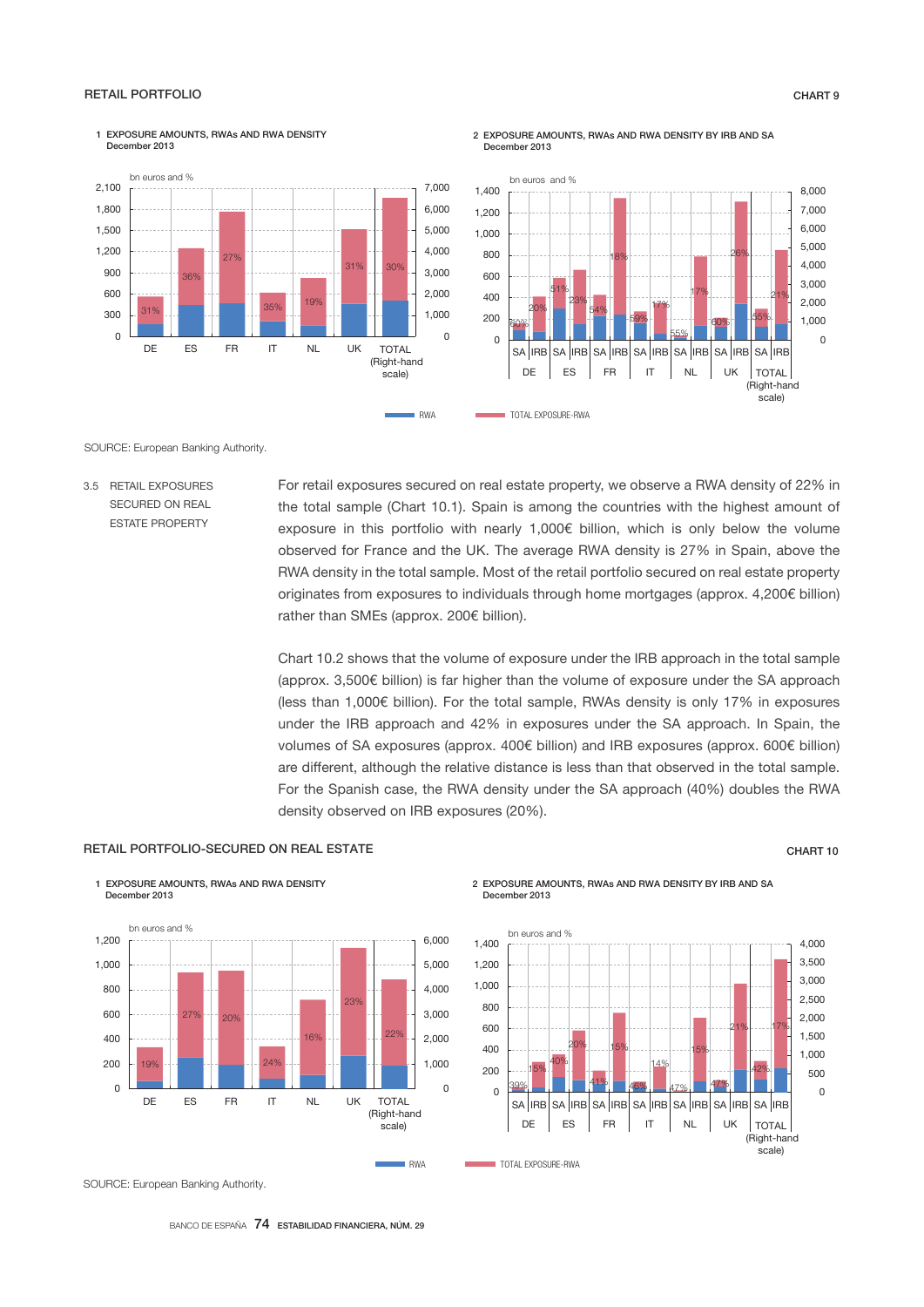### CORPORATE AND RETAIL PORTFOLIOS CHART 11

 $\Omega$ 1,000 2,000 3,000 4,000 5,000 6,000





SOURCE: European Banking Authority.

3.6 COMPARISON OF THE CORPORATE AND RETAIL PORTFOLIOS

The corporate and retail portfolios represent a significant fraction of the exposure volume in the total credit portfolio of Spanish banks. Therefore, it is worth conducting a direct comparison of these two portfolios in terms of total exposure, RWAs and RWA density.

47% 17%

> Corporates Retail Corporates Retail **Corporates** Retail **Corporates** Retail

Corporates

 $43\frac{9}{6}^{17\%}$ 

Corporates

53% 26%

Corporates

48% 21%

(Right-hand scale)

Corporates

In the first place, we analyze the exposures under the SA approach (Chart 11.1). Spain has the highest exposure under the SA method in the retail portfolio among the countries in the sample (approx. 600€ billion). As regards RWA density, the Spanish corporate portfolio is similar to those of other countries (RWA densities over 80%), while the RWA density for the retail portfolio is slightly below that of the total sample, 51% versus 55% and relatively lower than that of Germany and the United Kingdom, 60%.

For exposures subject to the IRB approach (Chart 11.2), France and the UK have the highest volume of exposure in the retail and corporate portfolios. In terms of RWA density, there are important differences with respect to the SA approach, both in the corporate and retail portfolios. In the total sample, the density of RWAs is 84% for the corporate exposures under the SA method and 48% for the corporate exposures under the IRB approach. For the retail portfolio, RWA densities are, respectively, 55% and 21% for exposures subject to the SA and IRB approaches (see Charts 11.1 and 11.2). Comparing the RWA density in Spain and in the total sample for exposures subject to the IRB approach (Chart 11.2), we observe that the corporate portfolio has a RWA density of 56% for the Spanish banks compared with 48% in the total sample. The RWA density of the retail portfolio under the IRB approach is slightly higher for Spanish banks (23%) than in the total sample (21%).

This section examines the international exposures of the banks in the selected sample. Section 3 focused on the study of total credit exposures, which provide information on the global distribution and treatment of banks' RWAs. However, major European banks are internationally active and diversified, and we would expect to find non-negligible international exposures for some banks in our sample. It is then of interest to identify whether international exposures present distinctive patterns in terms of IRB use or RWA density. 4 International Exposures of European Banks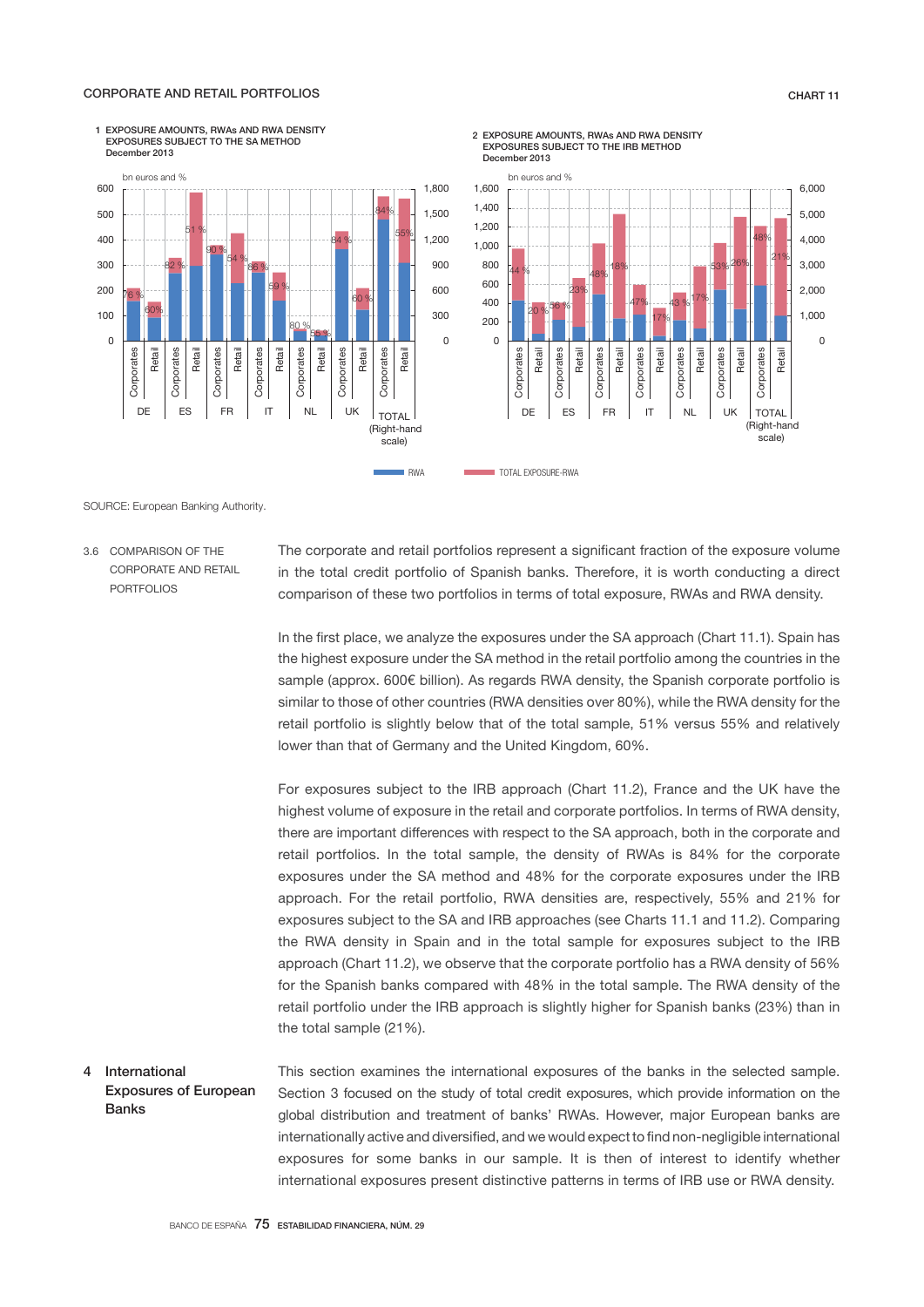For each country in the sample, we analyze in this section the geographical locations in which its banks concentrate the largest foreign credit exposures. The total volume of international exposures covered by this analysis is substantial, with a total exposure size of 4,700€ billion euros, which represents around 25% of the approx. 20,000€ billion euros of total exposures that were analyzed in sections 2 and 3 (see charts 4 and 5). The proportion of IRB exposure over total exposure is 66% in the international portfolio, which is above the IRB proportion of 62% observed in the overall portfolio.

For each country in the sample, Chart 12 presents data on the five largest cross-border exposures: total volume of exposure disaggregated according to the method used to calculate the RWAs, SA or IRB, total amount of RWAs, and RWA density. For each country of exposure, the blue bar provides total RWAs, the pink bar provides the excess of credit exposure over RWAs and the piling up of the two bars informs of the total credit exposure in the corresponding country. The figure within each bar shows the RWA density

The five highest cross-border exposures for Germany, as shown in panel 1 of Chart 12, are located in the USA, UK, France, Italy and the Netherlands. The largest exposure (298€ billion euros in the USA) more than triples the smallest exposure (78€ billion euros in the Netherlands). The majority of these exposures falls under the IRB approach. The use of the IRB approach is especially intense in the USA, UK and France. The density of RWAs under the SA approach is higher than that of the IRB in the USA, the UK and the Netherlands, whereas the reverse holds for France and Italy. The savings in RWAs are largest for the sizeable exposure in the USA, with RWA densities of 48% and 21% for SA and IRB exposures in that country.

The five most relevant cross-border exposures for Spain, as shown in Chart 12 (panel 2), are located in the UK, the USA, Brazil, Mexico and Chile. SA exposures amount to 453€ billion euros, whereas IRB exposures stay at 306€ billion euros. The prevalence of the SA approach that we observed in the total exposures of Spanish banks also holds in their international portfolio. For the UK, the RWA density of SA exposures more than doubles the RWA density of IRB exposures, but this level of RWA savings is not observed in other countries. For example, RWA density is similar for IRB and SA exposures in the USA and Brazil, and the RWA density of IRB exposures is 30 percentage points above the RWA density of SA exposures in Mexico.

As in the case of German banks, the largest cross-border exposure of French banks in our sample is concentrated in the USA (425€ billion euros). As shown in panel 3 of Chart 12, the majority of the credit exposure in the USA is subject to the IRB approach (77% of the USA credit exposure) and there is a big difference in the RWA density of exposures under the SA (52%) and the IRB (17%) approaches. French banks have also significant exposures in other European countries (Italy, Belgium, UK, Germany), where we generally observe lower RWA density in IRB exposures.

The panel 4 of Chart 12 reveals that Italian banks present a somewhat differentiated pattern with respect to the countries already commented. The exposure to the US is just the fifth largest for Italian banks, with a total size of 27€ billion euros, which is less than 10% of the total international portfolio of these banks. Italian banks have higher exposures in central Europe (Germany, Austria), Poland and Turkey. We do not find either a clear pattern of low RWA density associated with IRB international exposures of Italian banks. IRB exposures in Germany, Austria and Turkey are actually higher than SA exposures for the Italian banks.

The five largest international exposures of the Dutch banks present a pattern that is more comparable to the cases of Germany and France. The list of the largest exposures of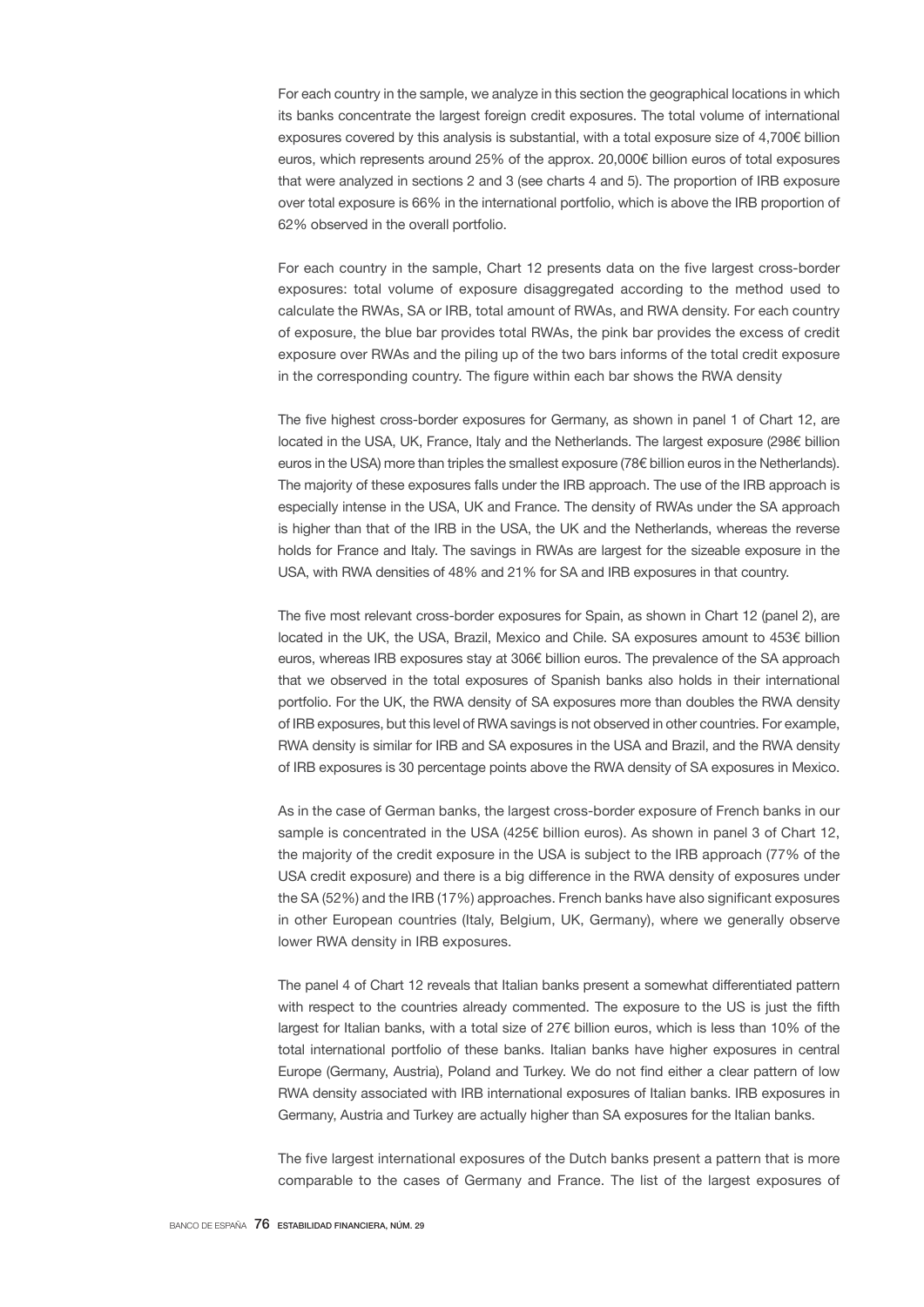### EXPOSURE AMOUNTS, RWAs AND RWA DENSITY INTERNATIONAL CREDIT PORTFOLIO December 2013





2 SPAIN – FIVE HIGHEST INTERNATIONAL EXPOSURES



3 FRANCE – FIVE HIGHEST INTERNATIONAL EXPOSURES



4 ITALY – FIVE HIGHEST INTERNATIONAL EXPOSURES





6 UNITED KINGDOM – FIVE HIGHEST INTERNATIONAL EXPOSURES



SOURCE: European Banking Authority.

Dutch banks in panel 5 of Chart 12 reveals a high exposure to the USA (114€ billion euros) and to a mix of European countries (Germany, Belgium, UK). The significant exposure to Australia is unique to the case of the Netherlands. As in the total portfolio, the IRB approach is applied practically to the entire portfolio. The RWA density of SA exposures is generally higher than that of IRB exposures, with the exception of UK.

The most significant international exposures for UK, as shown in panel 6 of Chart 12, are located in the USA, Hong Kong, China, France and Ireland. The majority (66%) of these exposures is located in the USA (520€ billion euros) and Hong Kong (304€ billion euros).

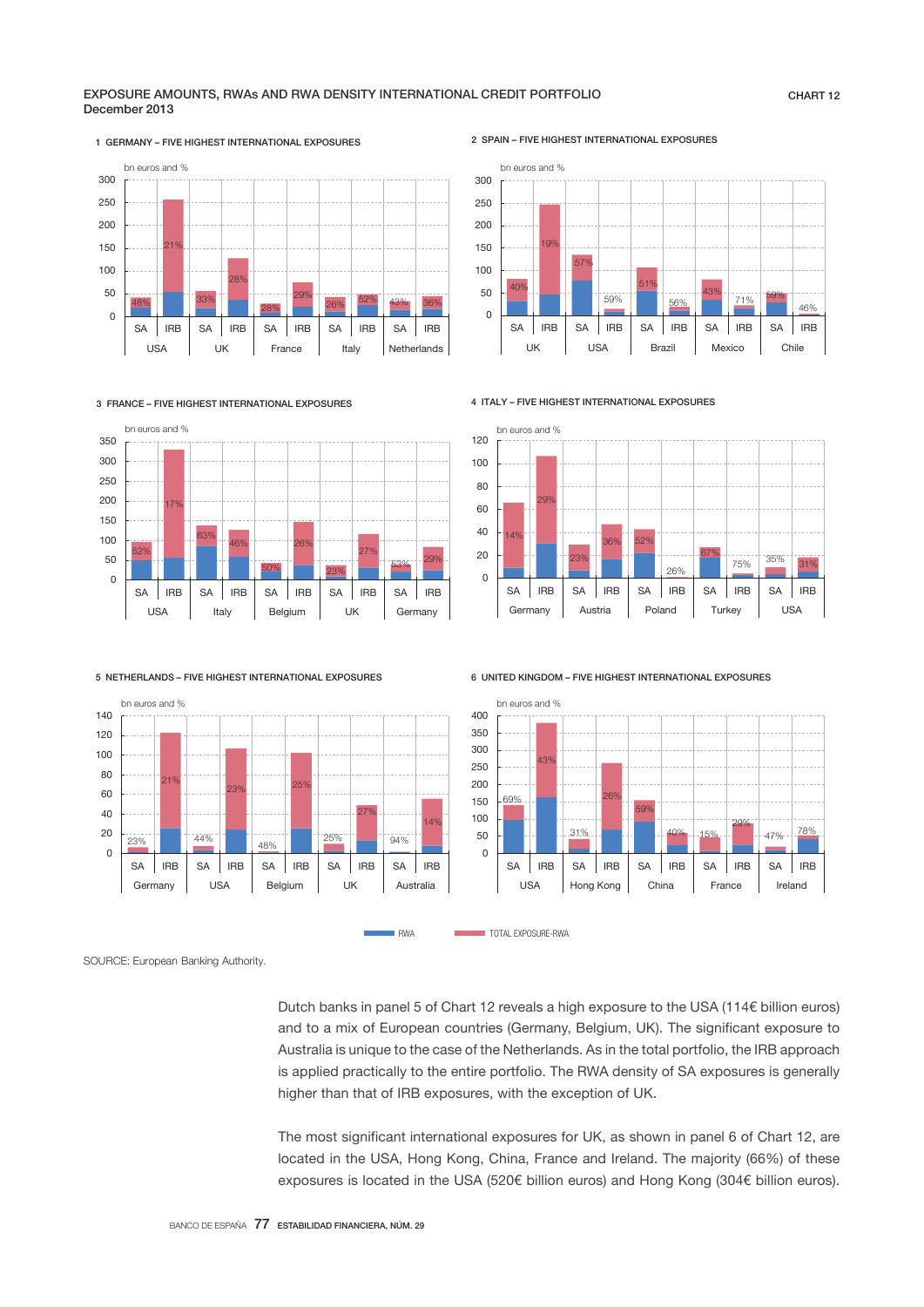For the three largest countries of exposure (USA, Hong Kong and China), the RWA density associated with IRB exposures is clearly lower than that of SA exposures. On the contrary, RWA density of IRB exposures exceeds that of SA exposures in France and Ireland, which represent a much smaller fraction of the international portfolio of British banks.

The examination of the international portfolio of the banks in our sample provides then results comparable to the analysis of the total portfolio, with the prominence of the IRB approach across the sample and savings in RWAs associated with the use of this methodology. Countries that presented higher than average use of the SA approach (Spain) or the IRB approach (Netherlands) in the total portfolio also do so in the international portfolio. The USA and Western Europe concentrate international exposures of the banks in our sample, but we also observe other geographical patterns, such as the sizeable exposure to Latin America of Spanish banks or the presence of UK banks in Asia Pacific. The IRB method is more likely to be applied to exposures in advanced economies than in emerging countries, such as China or countries in Latin America.

5 Analysis of the Capital Policy of European Banks: The Link between the RWA Density of SA and IRB Exposures and the Intensity of Use of the IRB Approach

In this final section, we present a tentative analysis of banks' choices of computation methods of RWAs in different countries and portfolios. To this end, we study the link between the savings obtained by use of the IRB approach instead of the SA method and the percentage of credit exposures that banks have actually computed under the IRB approach.

We analyze the total portfolio of each country, the private sector portfolio, and its individual components: the retail portfolio and the corporate portfolio.<sup>2</sup> We conduct this separate study of the private sector portfolio because it represents the highest fraction of the credit portfolio in most countries. Additionally, we also aim to avoid distortions in the conclusions about the credit exposures in the private sector portfolio by filtering out the particular behavior of other portfolios (central banks, central governments and banks).

For each portfolio, we present two different figures. The first one is a scatter plot showing the relationship between the lower cost (savings) in terms of RWAs produced by the use of the IRB approach rather than the SA method, and the percentage that IRB exposures represent over total exposure. Each observation (point on the graph) refers to a portfolio (identified by the shape of the point) of a particular country (identified by the color of the point).<sup>3</sup>

The second figure shows a bar chart displaying four magnitudes for each country: (i) the weight that the portfolio under consideration represents over the total credit exposure of the country of its location; (ii) the relative savings in terms of RWA density produced by the use of the IRB approach instead of the SA; (iii) the weight of the exposures under the IRB approach over the total exposure of the portfolio, and, finally, (iv) an indicator that reflects the incentives for use and the actual intensity of use associated with the IRB approach in each country (the indicator is referenced to the right axis). The indicator combines and summarizes the information in the other three magnitudes in the graph. Countries are ordered in this diagram in terms of the RWA savings associated with the IRB approach.

<sup>2</sup> In the corporate and private sector portfolios, specialized lending exposures are not included because they represent a very small percentage of total exposures (see Chart 2) and can distort the analysis of general trends. The portfolio of other exposures is also excluded from the total portfolio, as it covers credit products that are not comparable to those in other portfolios.

<sup>3</sup> We do not plot the outliers observed for central banks and public sector (Spain, Germany and the United Kingdom), banks (Germany) and retail revolving and other retail (Italy), which distort the general pattern. Being only six extreme cases, it is possible to analyze them individually.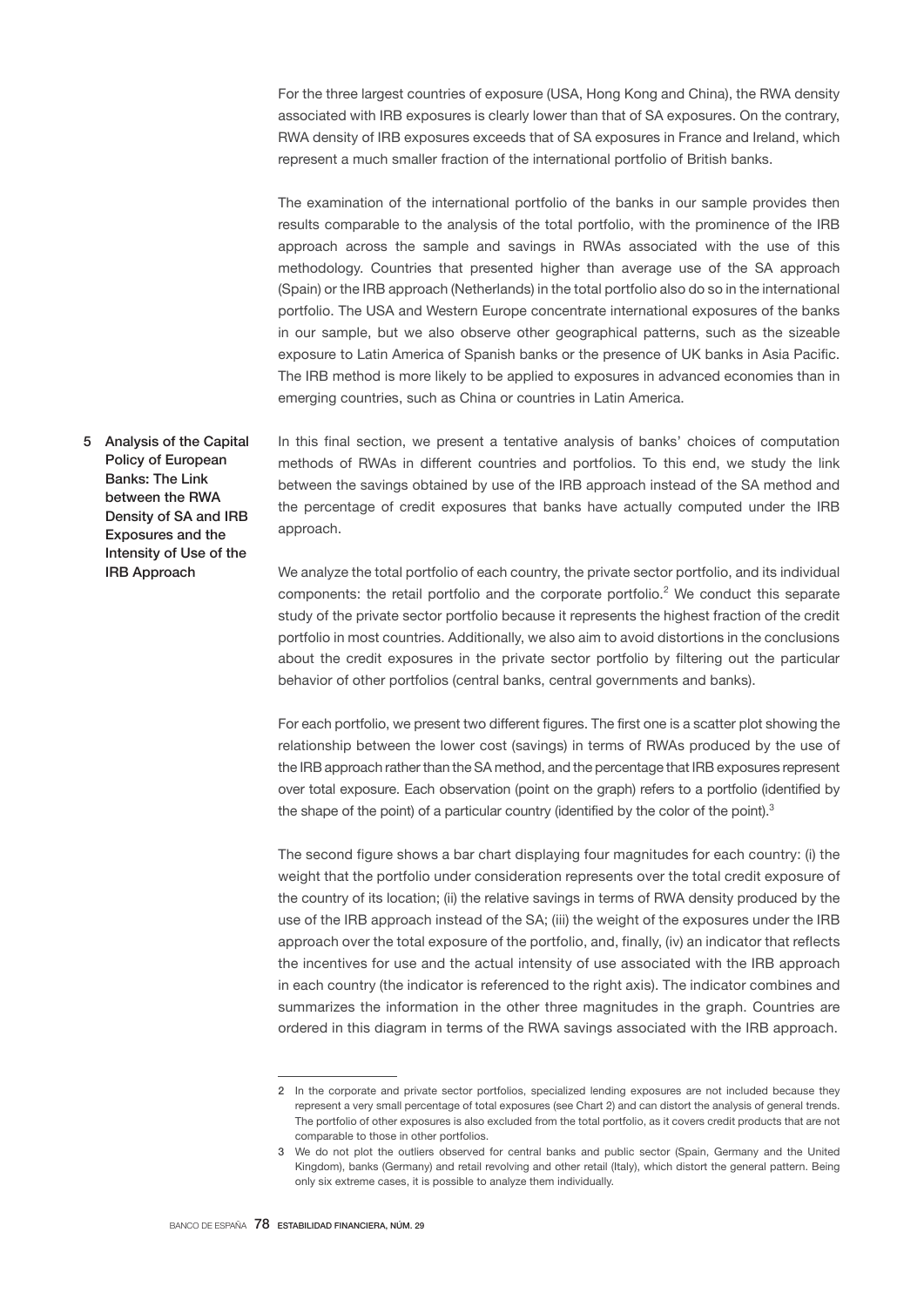The indicator for RWA savings depends on three factors. The first factor,  $f_1$ , is defined as the relative savings in terms of RWA density produced by the use of the IRB approach instead of the SA:

$$
f_1 = \frac{\left(Density_{SA} - Density_{IRB}\right)}{Density_{SA}}
$$

The second factor,  $f_2$ , is the percentage of exposure that it is not subject to the IRB approach, i.e., the percentage of exposure that falls under the SA approach:

$$
f_2 = 1 - %Exposure_{IRB}
$$

The third factor,  $f_3$ , is the weight of the exposure under consideration over the total portfolio:

$$
f_3 = \frac{Exposure_{\text{Portfolio}}}{Exposure_{\text{Total}}} = \text{Portfolio\_Weight}
$$

For the study of the total portfolio, this factor is set to 100%.

The I indicator is then obtained as:

$$
I = \frac{f_1}{f_2} \times f_3 = \frac{\frac{\text{Density}_{SA} - \text{Density}_{IRB}}{\text{Density}_{SA}}}{1 - \% \text{Exposure}_{IRB}} \times \text{Portfolio\_Weight}
$$

This indicator will be higher when the savings in RWA density for the IRB method are higher, the weight of the IRB approach within the type of exposure considered is higher, and the weight of the type of exposure considered over the total portfolio exposure is also higher. Similarly, low values of the indicator will be obtained if the RWA density savings for the IRB method are small, the weight of the IRB approach is reduced and the portfolio considered represents a small portion of the total exposure. The indicator informs about the incentives for using the IRB approach  $(f_1)$ , as well as the intensity of effective use within the portfolio considered (f<sub>2</sub>) and the total volume of exposure (f<sub>3</sub>).

For the total portfolio (Chart 13), we observe a positive relation between the RWA savings produced by the use of the IRB approach, and the percentage that IRB exposures represent of the total portfolio. The correlation coefficient between these two variables is 0.38. 5.1 TOTAL PORTFOLIO



BANCO DE ESPAÑA 79 ESTABILIDAD FINANCIERA, NÚM. 29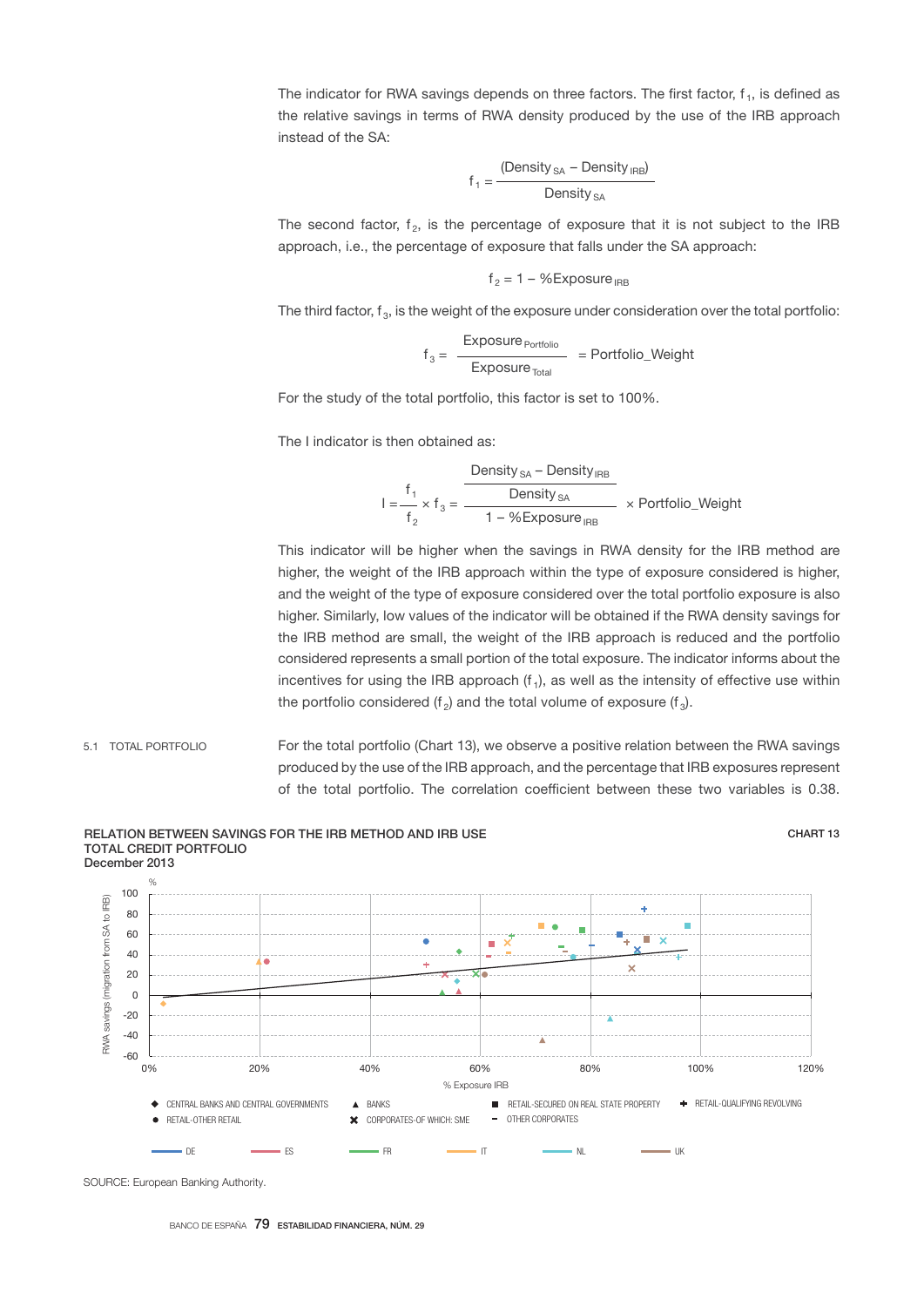### PORTFOLIO WEIGHT, SAVINGS FOR THE IRB METHOD, IRB USE, AND INDICATOR FOR IRB SAVINGS TOTAL CREDIT PORTFOLIO December 2013



SOURCE: European Banking Authority.

Further analysis of RWA savings through IRB use in the total portfolio (Chart 14) reveals that countries that get higher savings by using the IRB approach, France (40%) and the UK (26%), have a high percentage of IRB exposure, 67% and 75%, respectively, only surpassed in volume by the Netherlands. Additionally, France and the UK are also the countries that score the highest values for the indicator.

The case of Germany is also worth noting, since it is the only country for which the IRB approach produces higher RWA density than the SA method, and this country concentrates 61% of its exposure under the IRB approach. This result is mostly due to the significant weight in the German credit portfolio of the central banks, central governments, and bank portfolios. The pattern of higher RWA density in IRB exposures does not appear if we examine exclusively the German private sector portfolio.

Spain presents relatively high RWA savings of 16% for use of the IRB approach instead of the SA method, but these savings are still seven percentage points below the average of the countries included in the study. Additionally, the weight of the Spanish portfolio under the IRB approach (approx. 45%) is 21% below the figure obtained for the total sample of countries (approx. 62%). The value of the indicator for Spain is the lowest in the sample after Germany, whose particular case was discussed above.

In the scatter plot in Chart 15 for the private sector portfolio (excluding central bank, central government and bank portfolios), we observe a positive relation between RWA savings and the intensity of use of the IRB approach. This positive relationship is more marked than that observed for the total portfolio. In fact, the correlation coefficient between these two variables is in this case 0.43. 5.2 PRIVATE SECTOR

> In the private sector portfolio, the countries that obtain higher savings by using the IRB approach are the Netherlands, France and Italy, with relative RWA savings of 62%, 56% and 53% (Chart 16). The Netherlands has the vast majority of its private sector exposure subject the IRB approach (93%). For France and Italy, the percentages of exposure under the IRB approach are respectively 74% and 61%, both being surpassed slightly by Germany, which has 78% of its exposure under this approach (with relative RWA savings of 52% associated with the use of the IRB method). In terms of the value of the indicator, the case of the Netherlands stands out, followed by the UK and France.

CHART 14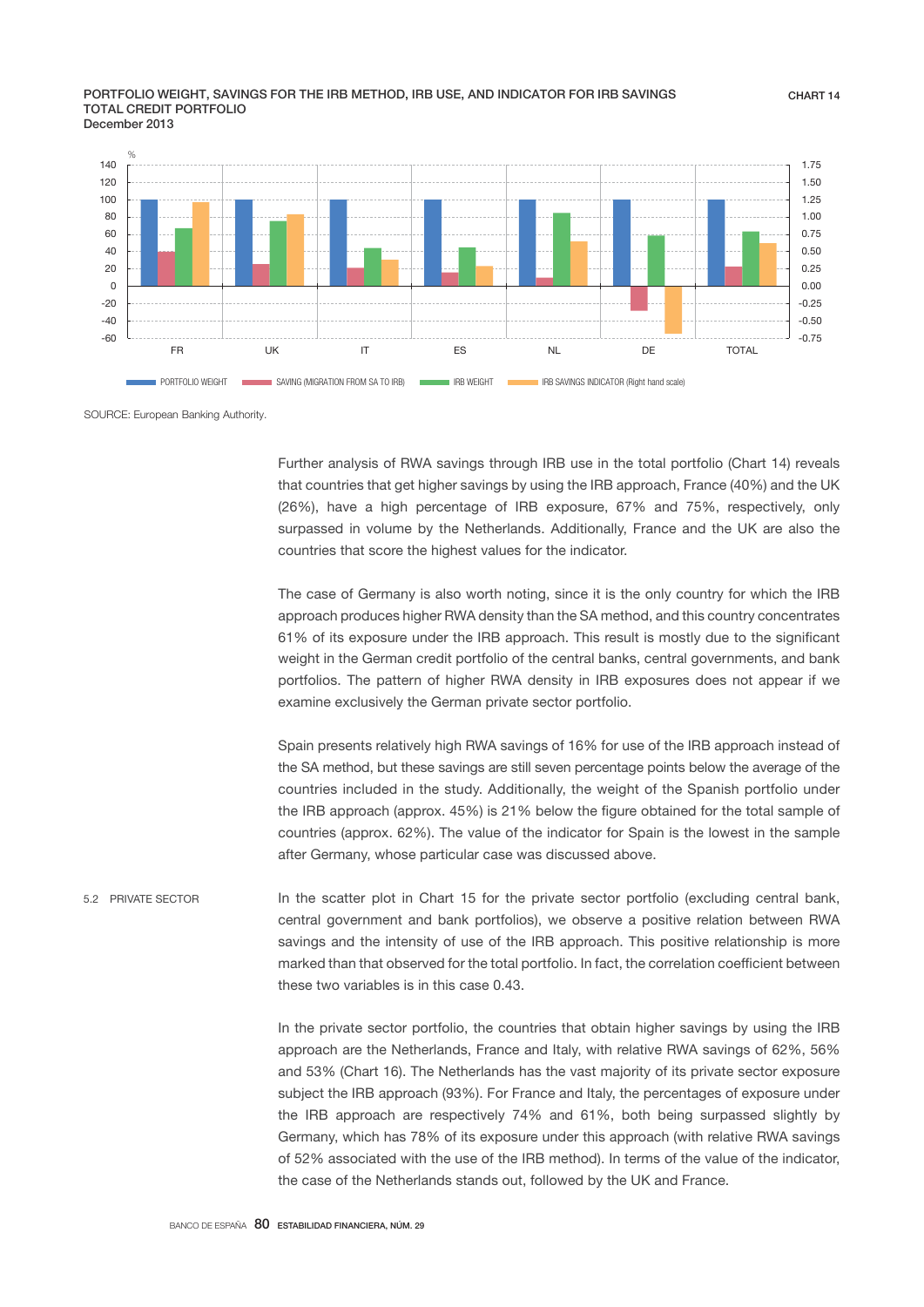### RELATION BETWEEN SAVINGS FOR THE IRB METHOD AND IRB USE PRIVATE SECTOR PORTFOLIO December 2013



### PORTFOLIO WEIGHT, SAVINGS FOR THE IRB METHOD, IRB USE, AND INDICATOR FOR IRB SAVINGS PRIVATE SECTOR PORTFOLIO December 2013

CHART 16



SOURCE: European Banking Authority.

Spain presents relative RWA savings of 43% associated with the use of the IRB approach instead of the SA method, nine percentage points below the average RWA savings of 52% for all the countries in the sample. Additionally, the weight of the portfolio of Spanish banks under the IRB approach (approx. 55%) is nineteen percentage points below the average weight of the IRB portfolio for all the countries of the sample (approx. 74%). The value of the indicator for Spain is the lowest among all countries in the sample.

In the corporate portfolio (Chart 17), we also observe a positive relationship between the RWA savings produced by using the IRB approach instead of the SA method, and the percentage of total exposure subject to the IRB approach. For this portfolio, the correlation coefficient between these variables is 0.47. 5.3 CORPORATE PORTFOLIO

> In the bar chart for the corporate portfolio (Chart 18), we find that the countries that present higher RWA savings associated with the use of the IRB approach are Germany, the Netherlands and Italy with 48%, 47% and 46%, respectively. Again, the Netherlands is the country that presents the highest use of the IRB approach, which represents 90% of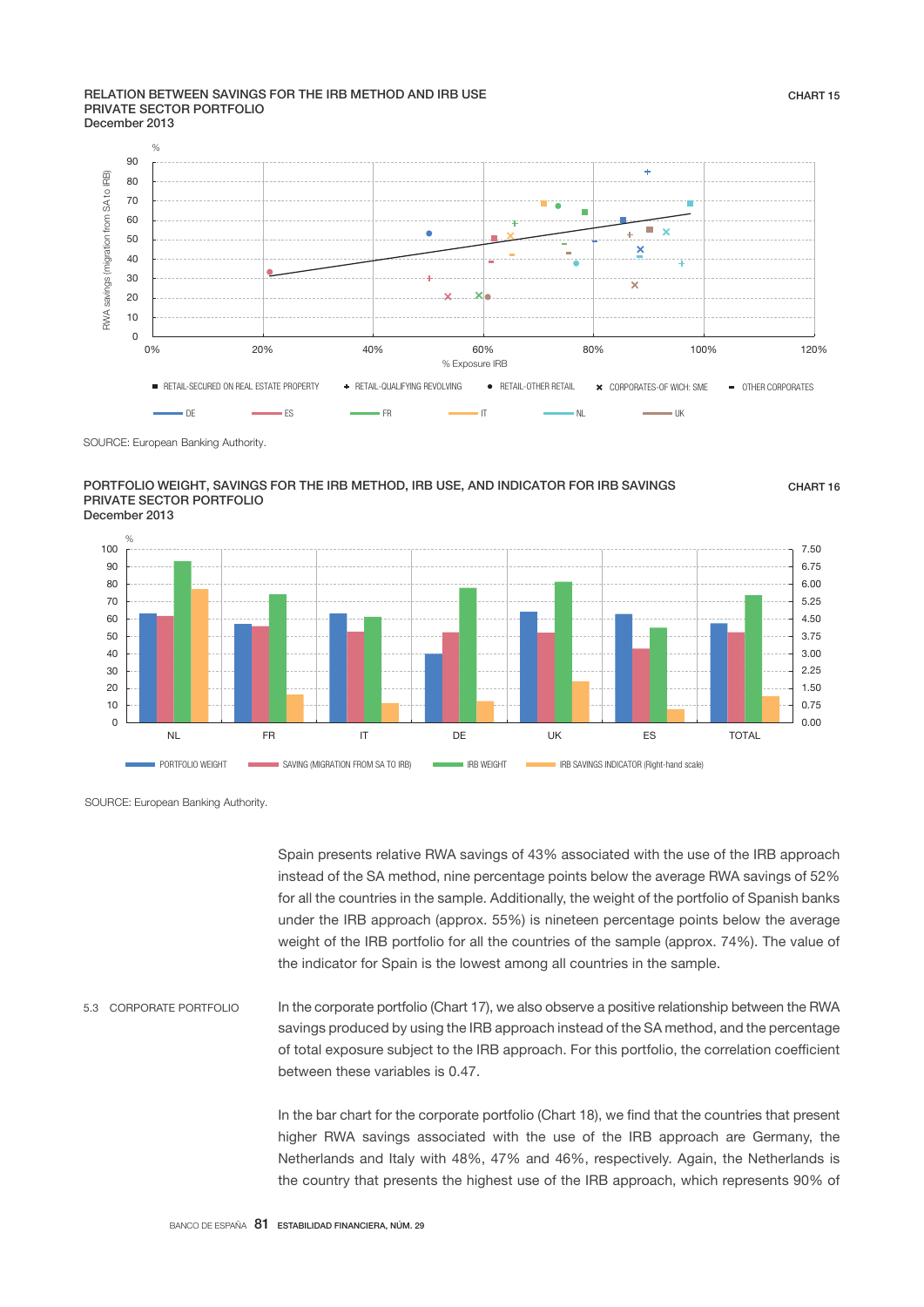### RELATION BETWEEN SAVINGS FOR THE IRB METHOD AND IRB USE CORPORATE PORTFOLIO December 2013



### PORTFOLIO WEIGHT, SAVINGS FOR THE IRB METHOD, IRB USE, AND INDICATOR FOR IRB SAVINGS CORPORATE PORTFOLIO December 2013

0.00 0.25 0.50 0.75 1.00 1.25 0 20 40 60 80 100 DE NL IT FR UK ES TOTAL PORTFOLIO WEIGHT SAVING (MIGRATION FROM SA TO IRB) IRB WEIGHT INDICATOR (RIght-hand scale) %

SOURCE: European Banking Authority.

its corporate exposure, followed by Germany with 81% and France with 72%. The indicator also takes maximum values for the Netherlands and Germany.

In the case of Spain, the relative RWA savings of 33% are eleven percentage points below the average of the countries in the sample (approx. 44%). The weight of the portfolio under the IRB approach in Spain is 59%, which is fifteen percentage points lower than that of the total sample (73%). Again, the value of the indicator for Spain is the lowest of all countries in the sample.

In the retail portfolio (Chart 19), we initially found that the relationship between the RWA savings produced by use of the IRB approach and the percentage of the portfolio under this method, although positive, was slightly flatter than in the corporate portfolio. However, after eliminating two Italian specific portfolios, which are outilers, we observe that the relationship is similar or even stronger than that found in the corporate portfolio.<sup>4</sup> In the retail portfolio, the correlation coefficient between these variables is 0.5. 5.4 RETAIL PORTFOLIO

CHART 18

<sup>4</sup> As mentioned above, Italy presents observations that depart from the general trend in its revolving retail and other retail portfolios.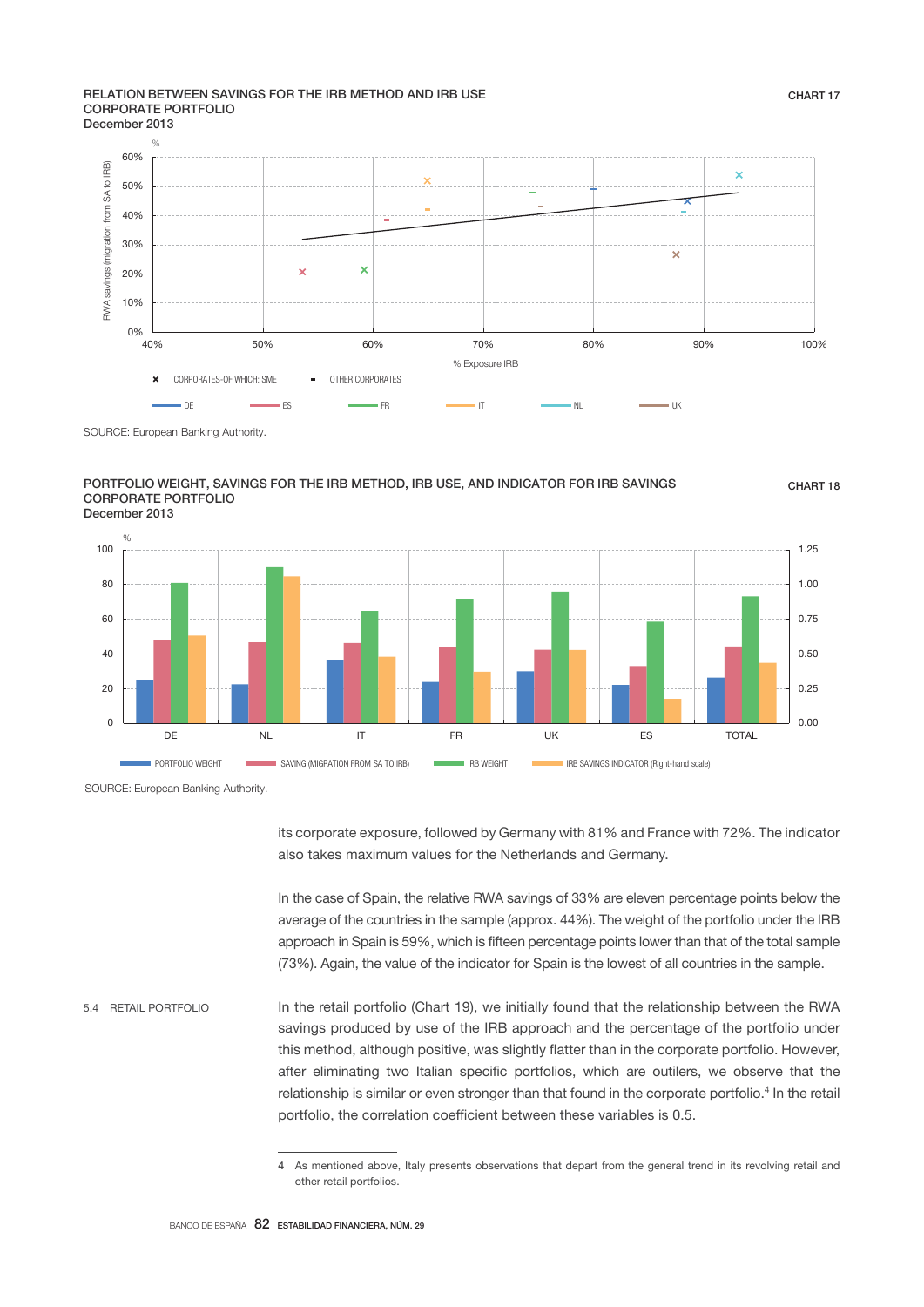### RELATION BETWEEN SAVINGS FOR THE IRB METHOD AND IRB USE RETAIL PORTFOLIO December 2013



### PORTFOLIO WEIGHT, SAVINGS FOR THE IRB METHOD, IRB USE AND INDICATOR FOR IRB SAVINGS RETAIL PORTFOLIO December 2013

 $0.00$ 0.65 1.30 1.95 2.60 3.25 3.90 4.55 5.20 5.85 6.50  $\Omega$ 10  $20$ 30  $40$  $50$  $60$ 70 80  $90$ 100 IT NL FR DE UK ES TOTAL PORTFOLIO WEIGHT SAVING (MIGRATION FROM SA TO IRB) IRB WEIGHT INDICATOR IRB SAVINGS INDICATOR (Right-hand scale) %

SOURCE: European Banking Authority.

In the bar chart of the retail portfolio (Chart 20), it appears that the countries that get higher RWA density savings by using the IRB approach are Italy and the Netherlands, with 72% and 69%, respectively. Again, the Netherlands is the country that has the highest percentage of exposure under the IRB approach, 95%, followed by the UK with 86% (which gets a relative RWA savings of 56% using the IRB approach) and France with 76% (whose relative RWA savings is 67%). As in previous portfolios, the indicator score stands out in the case of the Netherlands, followed by the UK and France.

In Spain, we observe a relative saving of 55% in RWA density, which is seven percentage points below the average of the countries in the sample. The weight of the portfolio under the IRB approach in Spain (53%) is twenty one percentage points below the average of all countries (74%). The value of the indicator in Spain is the lowest of all countries in the sample, along with Germany. The result for Germany is less significant given the low weight of the retail portfolio in this country (approx. 15%).

### We have provided in the present work descriptive analysis of the dataset on credit exposures and RWAs disclosed by the EBA as a result of the comprehensive assessment of European banks in 2014. This analysis represents a first exploratory effort on the 6 Concluding remarks

CHART<sub>20</sub>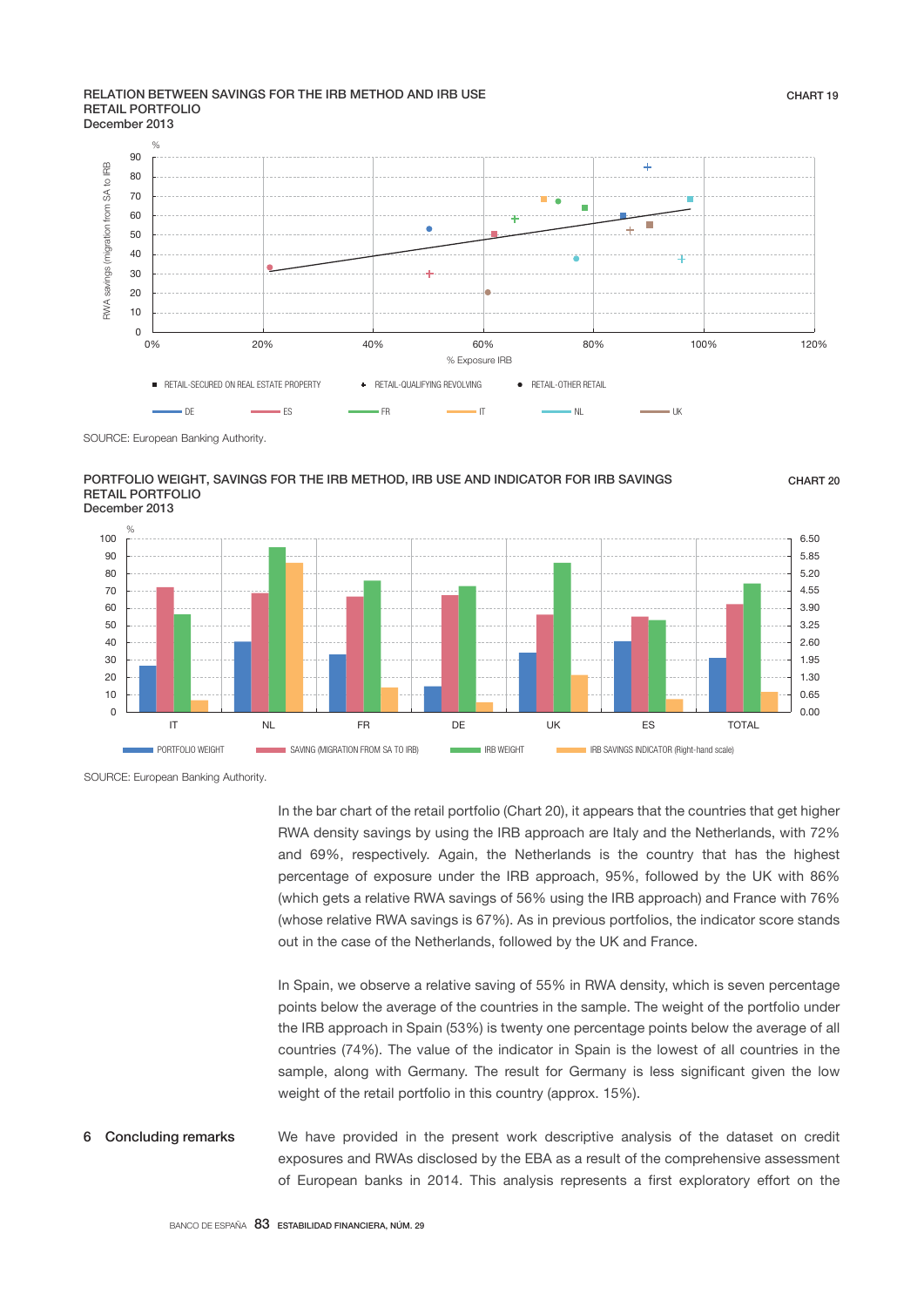methodological options of banks for RWA computation and the impact of these decisions on the measurement of credit risk through risk weights. Further analytical work is indeed necessary to determine precisely if the use of IRB is a cause for lower RWA density even after controlling for risk quality of exposures. However, the description of the data is exhaustive and it reveals a series of consistent patterns that must be examined with care.

The implementation of the IRB approach is in an advanced state for our sample of banks from the major European economies. More than half of the total credit exposure of these banks is subject to this method, which is also prominent in their largest international exposures. In particular, the IRB approach is generally prevalent in the corporate and retail portfolios that cover the majority of private sector exposures. Spain appears as an exception in the sample, as its banks present a more even distribution of their exposure between SA and IRB methods.

The IRB method is generally associated with lower RWA density for all sub-portfolios covering private sector exposures. This does not hold for exposures to the public sector or other banking firms, where exposures subject to the IRB method present, typically, higher RWA density than those associated with the SA approach. This result could be anticipated as an outcome of the implementation of advanced internal rating based models, where banks adopt the IRB approach if it provides an amelioration of their risk profile. This article contributes, however, with a quantitative measure of that improvement in terms of RWA density that was not available from that qualitative argument. Furthermore, we also find positive correlation between the intensity of use of the IRB method and the magnitude of the savings in terms of RWAs associated with this approach, which provides stronger evidence of the existence and influence of the incentives created by the regulatory introduction of advanced internal models.

We interpret these results firstly as a call for further research with more disaggregated data to better identify the effects of the introduction of the IRB methodology for the computation of RWAs and the corresponding capital requirements. Additionally, prudent evaluation and careful supervisory monitoring of the further extension of IRB methodology seems justified given the observed differences in RWA density resulting from the application of the IRB approach in private sector portfolios and the large size of the exposures concerned.

The regulation that introduced the IRB method did not foresee a permanent RWA density saving associated with this computation method, either globally or in specific portfolios. Even if an initial saving in RWA density could be expected as part of the adoption of the method, the finding of substantial differences in terms of RWA densities between SA and IRB exposures is significant. This calls for careful consideration of whether the IRB method affects the measurement of credit risk not only through fundamental risk factors, but also through methodological assumptions. This article and other studies performed by different regulatory authorities point out that this question is relevant and it has not been fully answered yet.

**REFERENCES** 

ARROYO, J. M., I. COLOMER, R. GARCÍA-BAENA and L. GONZÁLEZ-MOSQUERA (2012). "Comparing Risk-Weighted Assets: The Importance of Supervisory Validation Processes", *Estabilidad Financiera,* No. 22, p.10, Banco de España.

BASEL COMMITTEE ON BANKING SUPERVISION (2013). *Regulatory Consistency Assessment Programme (RCAP): Analysis of Risk-Weighted Assets for Credit Risk in the Banking Book,* Bank for International Settlements, Basel, Switzerland.

BEHN, M., R. HASELMANN and V. VIKRANT (2014). *The Limits of Model-Based Regulation,* Working Paper. BELTRATTI, A., and G. PALADINO (2013). *Why Do Banks Optimize Risk Weights? The Relevance of the Cost of Equity Capital,* MPRA Paper 46410.